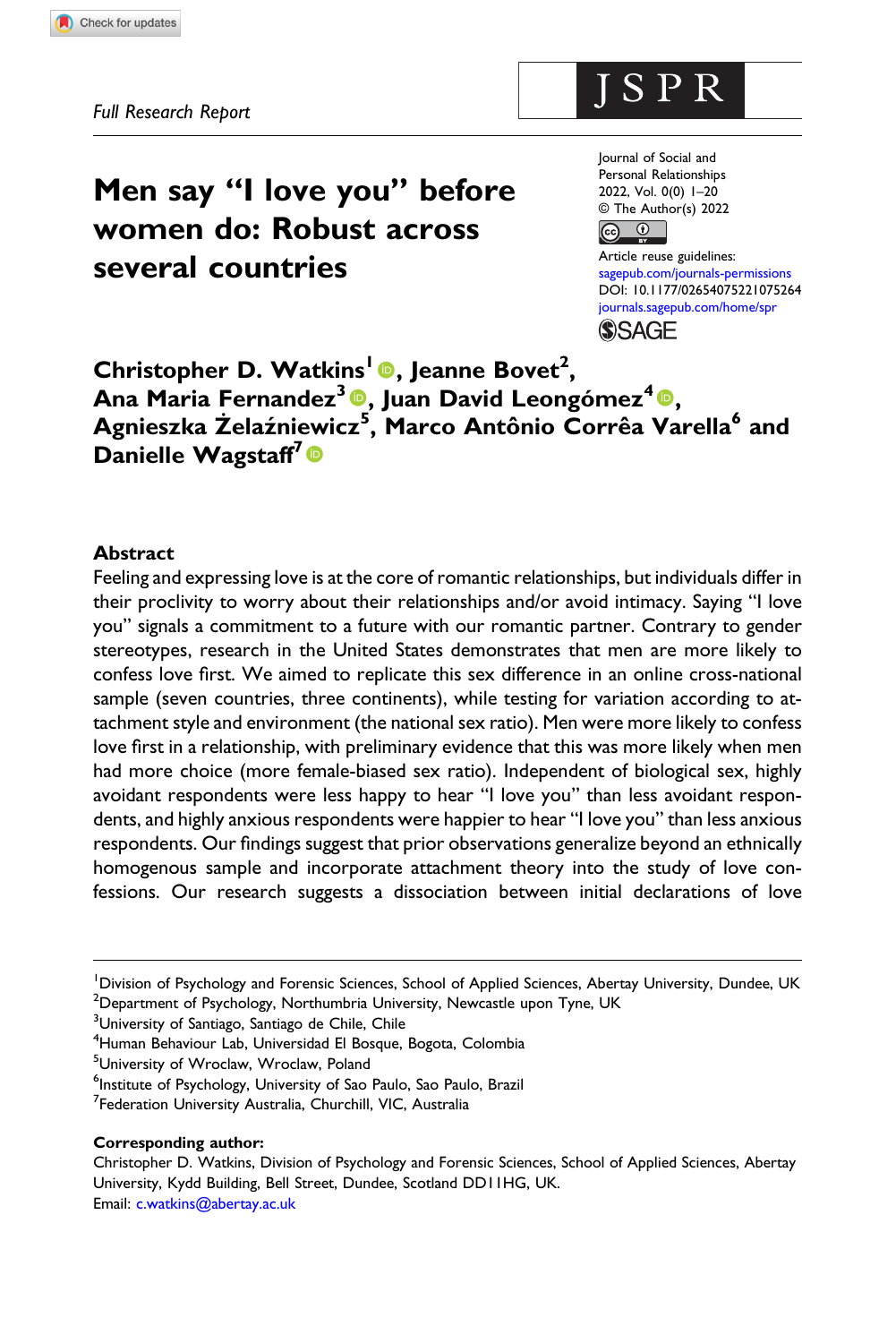(moderated by biological sex) and emotional responses to love confessions, moderated by attachment style but not by biological sex.

#### Keywords

Close relationships, sex differences, speech acts, sex ratio, attachment, affectionate communication, error management theory

# Introduction

#### Expressing love and the male confession bias

Romantic love and passion are cultural universals ([Jankowiak, 2008](#page-16-0)) and the need to feel belonging within stable social relationships is ubiquitous (Baumeister  $\&$  Leary, 1995). The feeling of love predicts desire, sympathy, and commitment by facilitating trust and improving how couples resolve conflict ([Gonzaga et al., 2001\)](#page-16-1). Commitment, in turn, both predicts and causes forgiveness in relationships ([Finkel et al., 2002\)](#page-16-2) and lowers anxiety in response to stress when we feel supported (Collins  $\&$  Feeney, 2013; [Ditzen](#page-15-2) [et al., 2008](#page-15-2)). Moreover, expressions of love and acts of affection enhance commitment [\(Joel et al., 2013;](#page-17-0) [Marston et al., 1998\)](#page-17-1) and predict stable marital bonds [\(Huston et al.,](#page-16-3) [2001\)](#page-16-3). In sum, both the emotion and expression of romantic love contribute to stable longterm relationships and positive health outcomes (see also [Cacioppo et al., 2015](#page-15-3); [Foran](#page-16-4) [et al., 2015;](#page-16-4) [Whisman & South, 2017](#page-19-0) for discussion).

While the emotion and expression of romantic love underpins good quality relationships, individuals differ in their proclivity toward romantic love, and such differences may be revealed in speech acts. Saying "I love you" signals commitment to future behavior with a romantic partner [\(Ackerman et al., 2011](#page-14-0)). Extensive research on evolutionary approaches to behavior within romantic relationships has revealed differences between men and women in mating-related preferences, cognitions, and behaviors, which may have implications for how heterosexual relationships function at various stages (see [Buss & Schmitt, 2019](#page-15-4) for a recent review). Many of these studies have used self-report methods to test hypotheses generated from evolutionary theories and observations across diverse cultures and species. Moreover, within this field, robust findings from self-report data converge with experimental tests, among other diverse methods (see [Buss & Schmitt,](#page-15-4) [2019](#page-15-4) for a recent review), consistent with the importance of triangulation in science [\(Munafo & Davey Smith, 2018\)](#page-17-2). Research on sex differences around mating has developed, in part, based on two key theories: parental investment theory of mate choice [\(Janicke et al., 2016](#page-16-5); [Todd et al., 2007](#page-18-0); [Trivers, 1972\)](#page-18-1) and Error Management Theories of human perception and cognition ([Haselton & Buss, 2000](#page-16-6); [Haselton & Nettle, 2006;](#page-16-7) [Johnson et al., 2013\)](#page-17-3). The current paper and the research we attempt to replicate [\(Ackerman et al., 2011](#page-14-0)) also draws from these two theories. Error management theory proposes that because decision-making under uncertainty can lead to error, human perception and cognition has evolved to pursue the least costly of two opposite strategies in contexts related to survival or reproductive fitness. While false positive errors are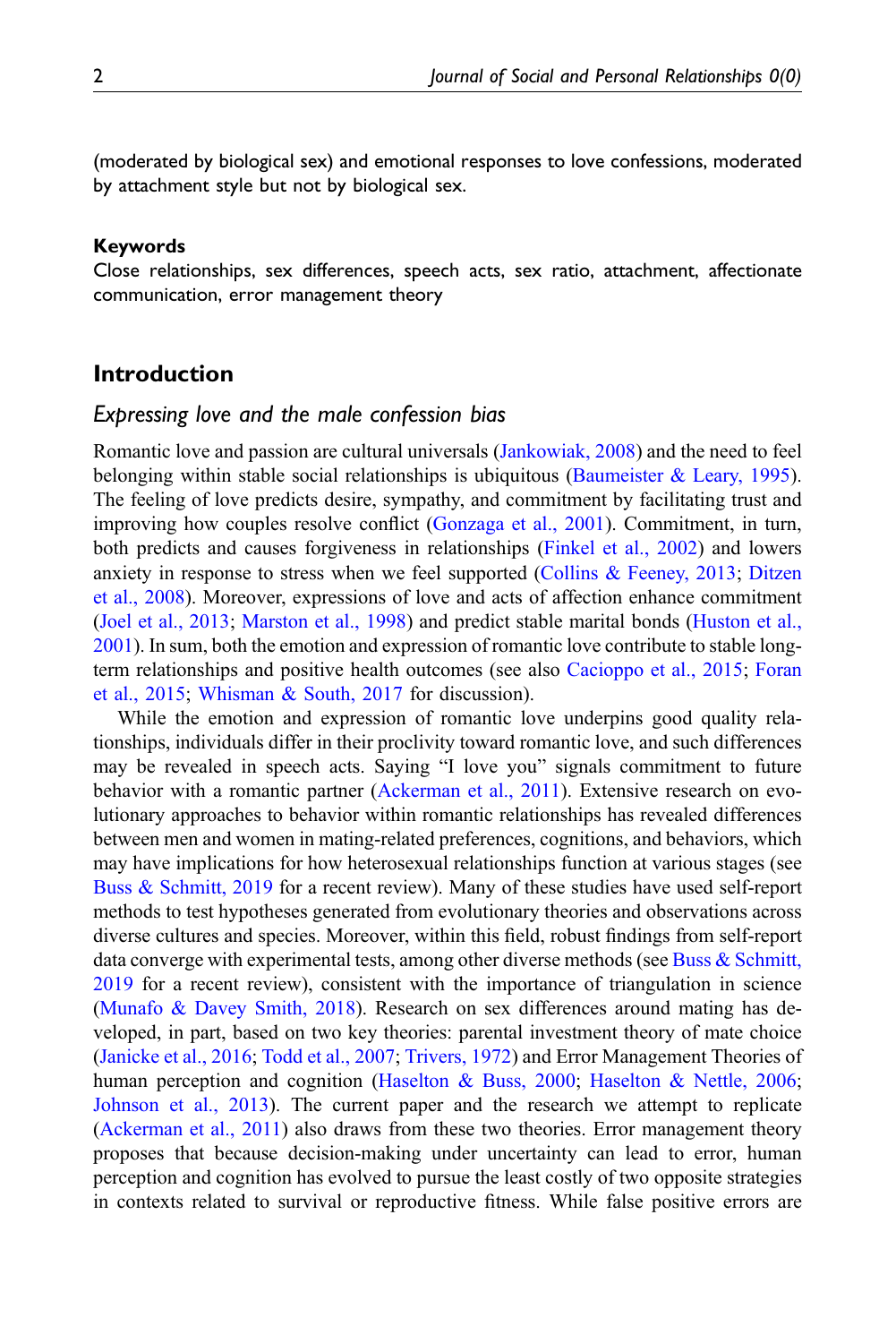favored (i.e., "optimism") in contexts where it is less costly to think/act/speak than to not do so, false negative errors (i.e., "caution") are favored in contexts where it is less costly, from an evolutionary perspective, to avoid that same behavior than to engage in it. Because speech acts such as love confessions are made under a degree of uncertainty and are associated with non-trivial costs and benefits (e.g., backfire in the attempt to escalate the level of commitment), particularly when communicated for the first time, they too can be studied via this framework.

According to biological theories on parental investment, the more investing and "selective" sex would value signals of commitment more than the other, less investing, sex, particularly in light of the long period of parental investment required for our species (see [Lawson & Mace, 2011](#page-17-4) for discussion). Due to both biological (pregnancy and lactation) and societal factors, women generally invest more heavily in children than men. Therefore, following this theory and empirical evidence for sex differences in matingrelated cognition and behaviors (e.g., [Haselton & Buss, 2000;](#page-16-6) [Janicke et al., 2016](#page-16-5); [Todd](#page-18-0) [et al., 2007\)](#page-18-0) that are consistent with an error management framework (i.e., relatively cautious females and optimistic males, Haselton & Buss,  $2000$ ), women could avoid the greater costs of a potential poor mate choice by setting a relatively higher threshold than men do in displaying commitment or investment, all else equal. Consistent with this proposal, American men, on average, are more likely than American women to say "I love you" first in a romantic relationship (the "male confession bias"), and are happier than women to hear their partner confess love, particularly if this is communicated before the couple has engaged in sexual intimacy within their relationship ([Ackerman et al., 2011\)](#page-14-0). This earlier male confession may function to escalate sexual intimacy within the relationship in light of the stronger relative importance of men communicating commitment to women than vice versa, all else equal ([Ackerman et al., 2011\)](#page-14-0).

Replication of this effect across cultures is important as it allows us to infer whether prior observations are universal or generalizable (see, e.g., [Pollet & Saxton, 2019](#page-18-2) for a recent discussion). Romantic love is a cultural universal ([Jankowiak, 2008](#page-16-0)), but cultures differ in their romantic practices (Hatfield  $&$  Rapson, 2005) and gender norms. Moreover, little is known about love confessions as they are normally a private act, which may partly explain why folk beliefs and perceptions differ from observed behaviors when examining who confesses love first [\(Ackerman et al., 2011\)](#page-14-0). Thus, cross-cultural research on love confessions is needed and can shed light on the utility of evolutionary explanations for this topic if the previously observed sex differences are robust. Indeed, cross-cultural research is central to evolutionary approaches to human behavior, as this field is interested both in patterns that occur at the species level and cultural variations that can be predicted by evolutionary theory. Thus, the current study attempted to replicate and generalize Ackerman and colleagues' findings for sex differences in confessing love (who confesses first), and other sex differences related to a love confession (happiness at hearing a love confession, days into relationship before: thinking about confessing love, and confessing love), across a larger global sample, while also examining whether this sex difference is consistent across each nation surveyed (Hypothesis #1).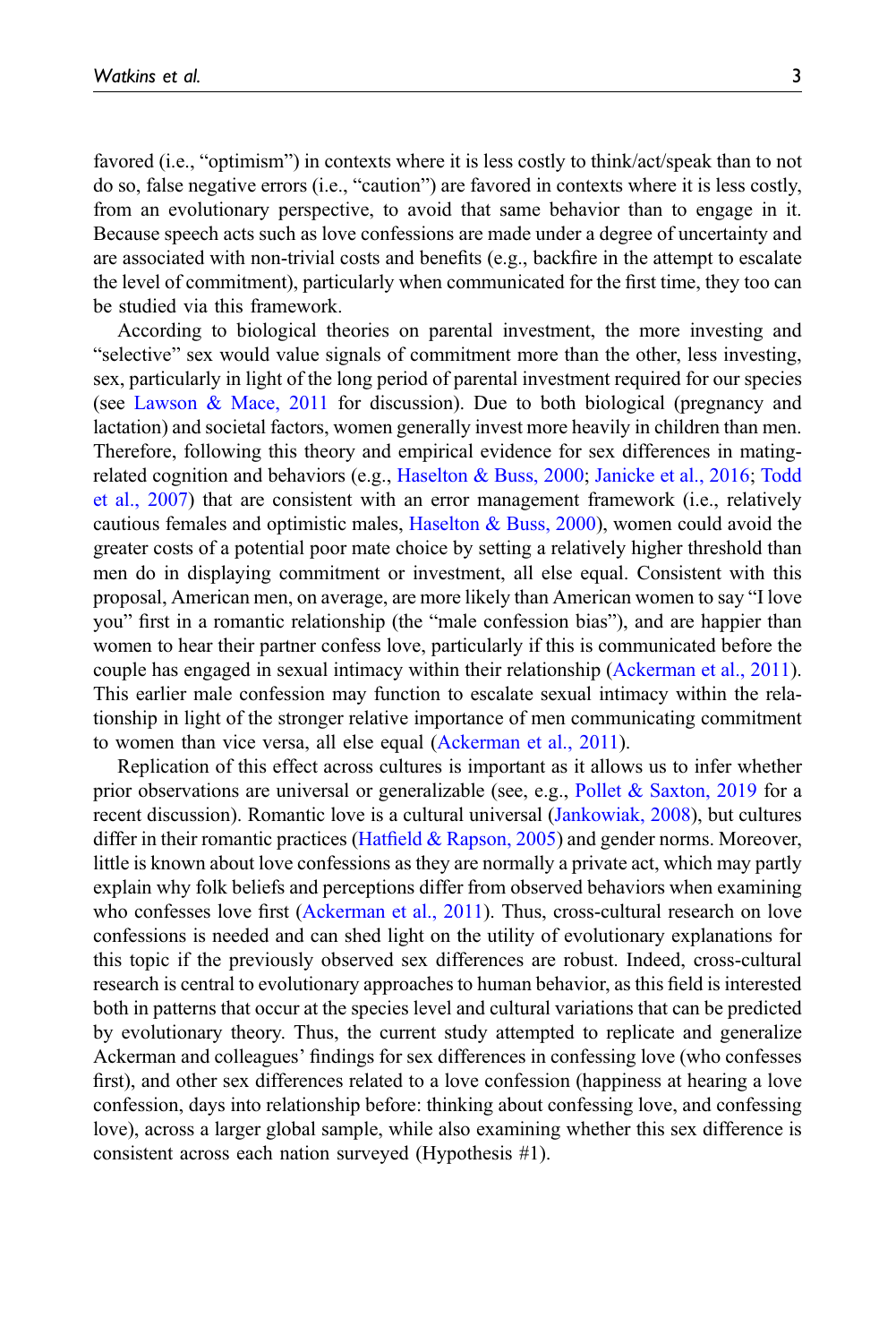## Cultural differences and the male confession bias

Consistency in behaviors across diverse cultures does not rule out systematic variation between cultures in those same behaviors, such as the extent to which they are expressed, driven by the characteristics and demands of a given environment. Thus, we also tested for cultural differences in responses to our survey items, examining whether the timing of a love confession was predicted by the national sex ratio of males to females. Sex ratio theory, corroborated by correlational evidence, suggests that proxies for male investment and female promiscuity are observed, respectively, in ecologies with male-biased versus female-biased sex ratios (reviewed in [Del Giudice, 2012\)](#page-15-5). For example, historical data from North America demonstrates that men invested more in pair bonds and children in male-biased regions where women had more "bargaining power" as women were more likely to find a partner than men were (reviewed in [Schacht & Smith, 2017](#page-18-3)). Conversely, female-biased sex ratios are related to greater promiscuity according to psychometric tests in non-western communities [\(Schacht & Borgerhoff Mulder, 2015](#page-18-4)). Complementary experimental work demonstrates that men and women shift from sex-typical mating strategies (female monogamy and male promiscuity, [Schmitt, 2005\)](#page-18-5) toward the strategy of the opposite-sex when the opposite-sex is scarce, as the latter has more bargaining power [\(Moss & Maner, 2016](#page-17-5)). Here, we integrate this theory with the earlier logic on love confessions to make predictions about the extent to which the sex ratio alters the costs versus benefits of confessing love, regardless of the veracity of the speech act (i.e., all else equal). Within the general hypothesis that the male confession bias varies according to the national sex ratio (Hypothesis #2) we can test two alternate hypotheses, examining the direction of this variation. Evidence that men confess love earlier than women in countries with a more male-biased sex ratio (Hypothesis #2a) would support the proposal that men confess love as part of an unconscious strategy to signal investment potential in light of their environment, because male–male competition is more intense, and investment potential is valued by women, who have greater choice in male-biased environments. Alternatively, evidence that men confess love earlier than women in countries with a more female-biased sex ratio (Hypothesis #2b) would support the proposal that men confess love as part of an unconscious strategy to escalate intimacy (see [Ackerman et al., 2011\)](#page-14-0) when their environment permits greater mating opportunities. Tests of these alternate hypotheses can shed initial light on the potential evolutionary dynamics of love confessions in different environments.

## Attachment styles and individual differences in the male confession bias

In addition to sex differences in the expression of and emotional response to romantic love, there are some individual differences. Indeed, some people worry a lot about the security of their relationships and others avoid aspects of romantic intimacy, reflecting two insecure attachment styles of anxiousness and avoidance, respectively. The final aim of our cross-cultural study was to incorporate attachment styles into the study of love confessions. Developmental theories of attachment [\(Bowlby, 1973](#page-15-6); see [Groh et al., 2017](#page-16-9) for a recent review) have been applied extensively to the study of romantic relationship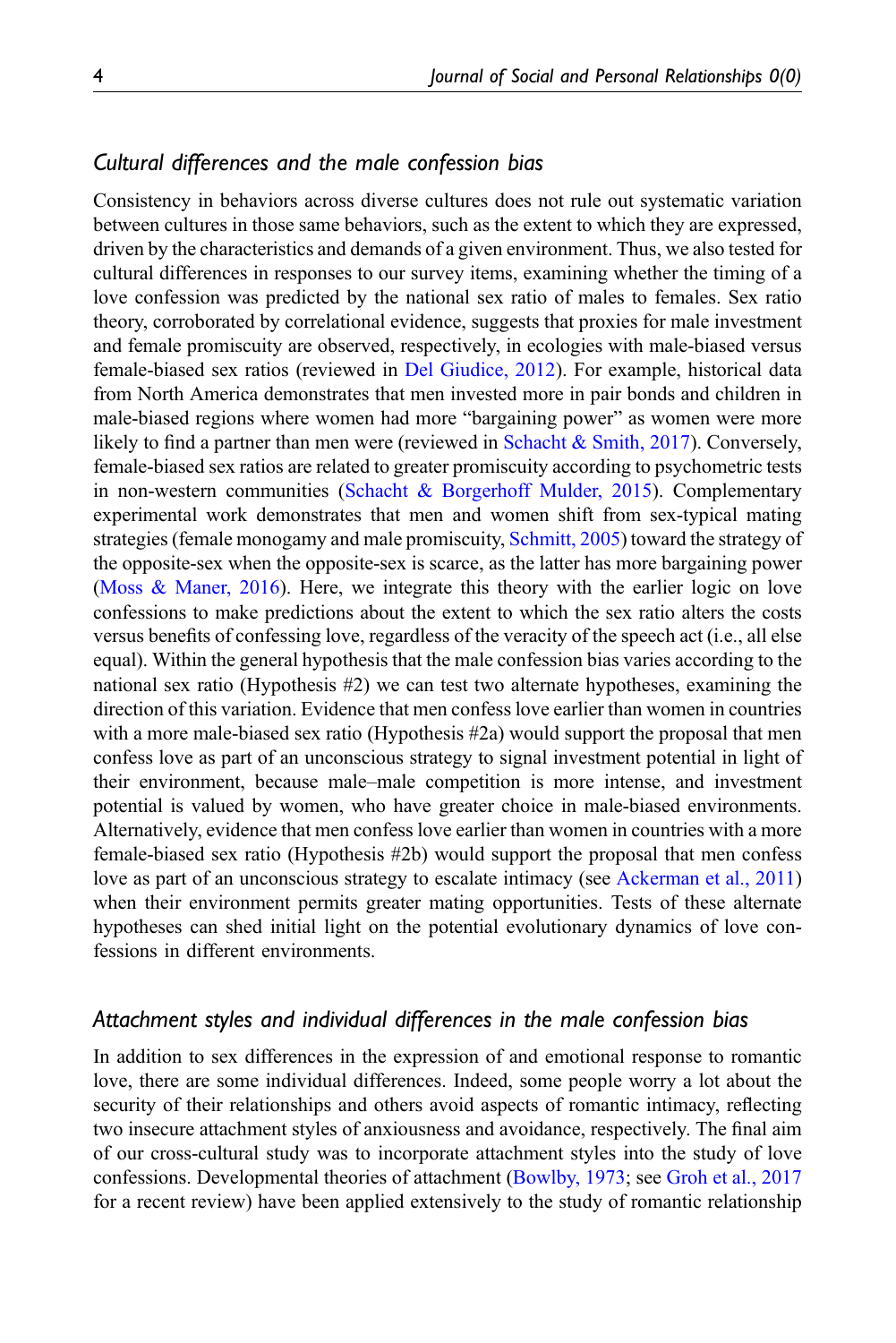functioning (e.g., [Hazan & Shaver, 1987;](#page-16-10) [Mikulincer & Shaver, 2007](#page-17-6)) both within and across cultures (see, e.g., [Schmitt et al., 2004\)](#page-18-6). Attachment styles predict trust in romantic contexts [\(Fitzpatrick & Lafontaine, 2017](#page-16-11); see also [Bartz et al., 2011](#page-15-7)), closeness [\(Mikulincer et al., 2010](#page-17-7)), relationship quality ([Noftle & Shaver, 2006](#page-17-8)), care provision and support seeking ([Collins & Feeney, 2000](#page-15-8); [Feeney & Collins, 2003\)](#page-16-12), and how we respond to emotional warmth from others ([Philipp-Muller & MacDonald, 2017](#page-17-9)), and close contact from our partner ([Kim et al., 2018](#page-17-10)). Attachment styles are also related to the expression of concern for the good of our partner (i.e., compassionate love) in both younger and older adult cohorts ([Sabey & Rauer, 2017](#page-18-7); [Sprecher & Fehr, 2011\)](#page-18-8). Collectively, attachment styles are related to a variety of behaviors within romantic relationships.

Attachment styles also bias perceptions of our relationship in the present and future (see [Dykas & Cassidy, 2011](#page-15-9) for a review). For example, attachment styles bias the affective content and written interpretation of events within our relationship [\(Collins,](#page-15-10) [1996\)](#page-15-10), how we evaluate our partner's empathy [\(Simpson et al., 2011](#page-18-9)), and support from our partner under stress ([Collins & Feeney, 2004](#page-15-11)), and perceive our partner as responsive to our needs (or lack thereof) for trust, intimacy, and independence [\(Ren et al., 2017\)](#page-18-10). Indeed, anxiously attached individuals require more time, affection, and self-disclosure than secure individuals do before they judge their relationship as "close," while avoidant individuals require less time, affection, and self-disclosure than secure individuals do before they judge their relationship as "close," which suggests that perceptual mechanisms motivate different approach-avoidance behaviors among insecurely attached individuals [\(Hudson & Fraley, 2017\)](#page-16-13). Collectively, attachment styles underpin how individuals navigate and appraise a romantic relationship, which may explain relationship outcomes (see also [Karantzas et al., 2014](#page-17-11)).

In the current study, we examined whether the male confession bias (the tendency to say "I love you" first/earlier) is moderated by attachment style. Men, on average, have a more avoidant and less anxious attachment style than women (see [Del Giudice, 2011](#page-15-12) for a meta-analytic review across different nations). Both biological sex and attachment style may therefore play a role in love confessions, as the latter is important in how we appraise our relationship over time. Considering the evolutionary logic behind earlier male confession, we therefore examined whether attachment style could moderate Ackerman and colleagues' previously observed sex difference. Because attachment styles motivate vigilance to relationship maintenance in different ways [\(Barbaro et al., 2016\)](#page-14-1), they could alter the perceived costs and benefits of confessing love (escalating or maintaining a relationship) and responding to a confession (i.e., optimistically or cautiously, Haselton  $\&$ [Buss, 2000](#page-16-6); [Haselton & Nettle, 2006](#page-16-7)), interacting with the different mating strategies of men and women outlined in Hypothesis #1. Here, we examined whether men confess love earlier than their partners do if the respondent in our study has an insecure attachment style (i.e., anxious or avoidant, Hypothesis #3). We predict that both insecure attachment styles are related to an earlier confession among male respondents. Anxiously attached men would be expected to confess love earlier than their partners do to feel secure about retaining their romantic partner, as anxious attachment is related to hypervigilance to partner rejection ([Barbaro et al., 2016\)](#page-14-1), and parental investment theories emphasize the importance of sexual access to selective females for male reproductive fitness. Given the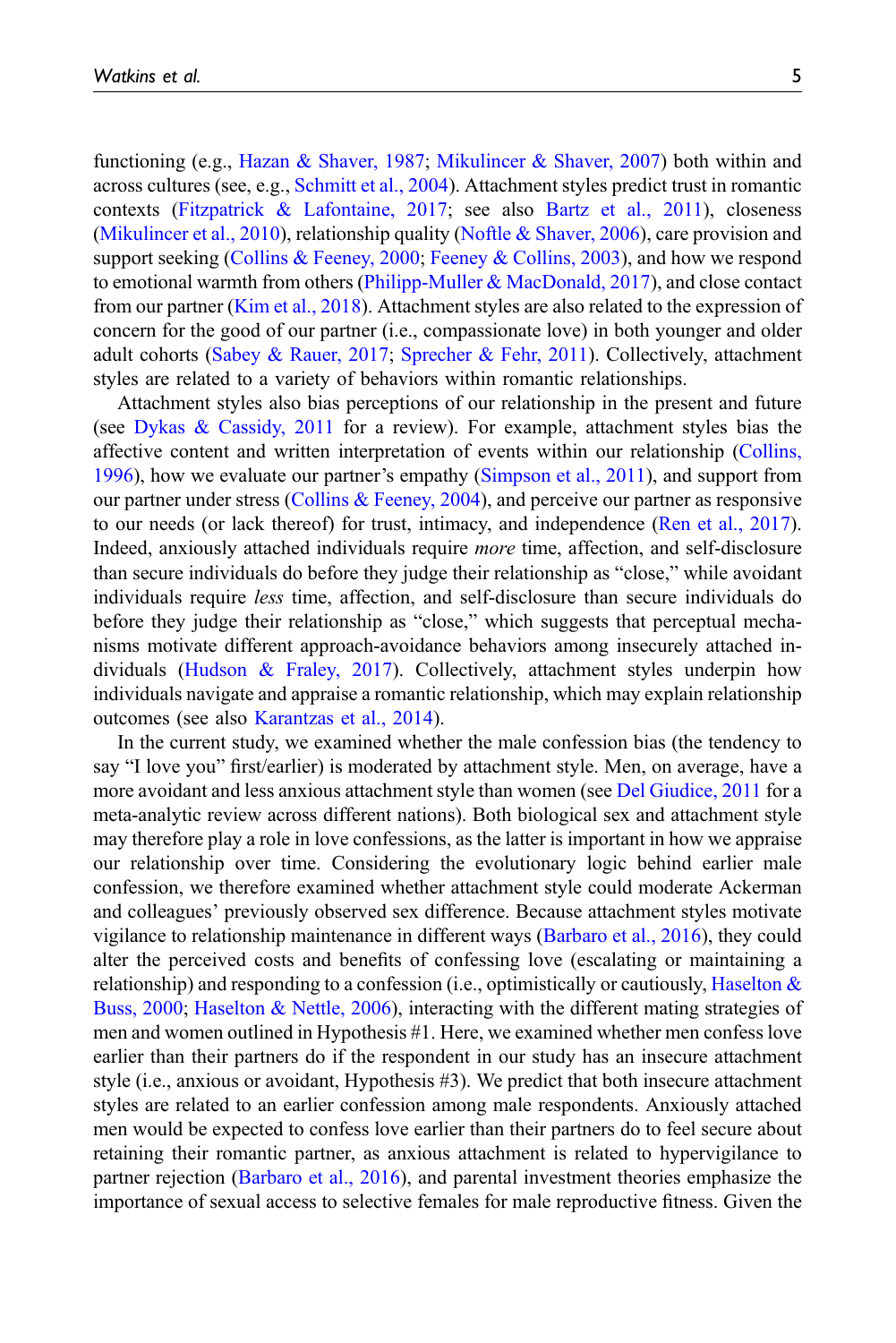| Country        | N   | м    | t    | Þ      | Effect size $(r)$ | 95% CI (of ES) |
|----------------|-----|------|------|--------|-------------------|----------------|
| Australia      | 63  | 0.62 | 1.93 | $=.06$ | .53               | [.42, .65]     |
| <b>Brazil</b>  | 70  | 0.79 | 5.78 | < 0.01 | .69               | [.60, .79]     |
| Chile          | 69  | 0.81 | 6.57 | 5.001  | .72               | [.62, .82]     |
| Colombia       | 130 | 0.68 | 4.51 | 5.001  | .59               | [.51, .66]     |
| France         | 59  | 0.59 | 1.44 | $=15$  | ا 5.              | [.37, .65]     |
| Poland         | 54  | 0.76 | 4.41 | 5.001  | .66               | [.54, .78]     |
| United Kingdom | 525 | 0.65 | 7.07 | 5.001  | .56               | [.52, .60]     |

<span id="page-5-0"></span>Table 1. Cross-cultural analyses showing the proportion of each national sample in which men confessed love first in their current/most recent romantic relationship.

theorized role of love confessions in escalating sexual intimacy ([Ackerman et al., 2011\)](#page-14-0), earlier love confession would also represent a strategy for avoidant men to escalate intimacy, as avoidant people require less time to perceive their relationship as "close" [\(Hudson & Fraley, 2017\)](#page-16-13). Finally, as error management theories predict greater female skepticism of signals of male commitment ([Haselton & Buss, 2000](#page-16-6); [Haselton & Nettle,](#page-16-7) [2006;](#page-16-7) [Johnson et al., 2013](#page-17-3)), anxiously attached women would be predicted to delay a love confession, as anxious people require more time to perceive their relationship as "close" [\(Hudson & Fraley, 2017](#page-16-13)), and skepticism of partner commitment (see [Ackerman et al.,](#page-14-0) [2011;](#page-14-0) [Johnson et al., 2013](#page-17-3) for discussion) may be heightened when women are anxiously attached. We have no a priori directional hypothesis for female avoidance and the male confession bias.

Thus, in sum, our study tested the following pre-registered hypotheses<sup>[1](#page-14-2)</sup>:

*Hypothesis*  $\# I$ : We will attempt to replicate previously reported sex differences in confessing love, and other behaviors related to a love confession, across a larger global sample, and test for consistency in the "male confession bias" across each nation surveyed via our convenience sampling strategy (see [Table 1\)](#page-5-0): Men confess love first in a relationship more often than women do; men are happier than women to hear "I love you"; men think about, and confess love earlier in a relationship than women do.

Hypothesis # 2: People who live in countries with a more male-biased sex ratio will report that men confess love earlier than women (Hypothesis #2a). People who live in countries with a more *female*-biased sex ratio will report that men confess love earlier than women (Hypothesis #2b).

Hypothesis  $\sharp$  3: If the respondent in our study has a relatively more insecure attachment style (i.e., anxious or avoidant<sup>2</sup>), they will be more likely to report that the male in the relationship confessed love earlier than the female did.

We also examined potential effects of self-rated attractiveness in one exploratory analysis, as a proxy for "mate quality." Attractiveness may partly explain the timing of a love confession, if more attractive individuals can afford to be choosier/selective in light of our positive orientation toward them (see [Maestripieri et al., 2017](#page-17-12) for general discussion). Thus, such individuals may be more likely to delay a love confession.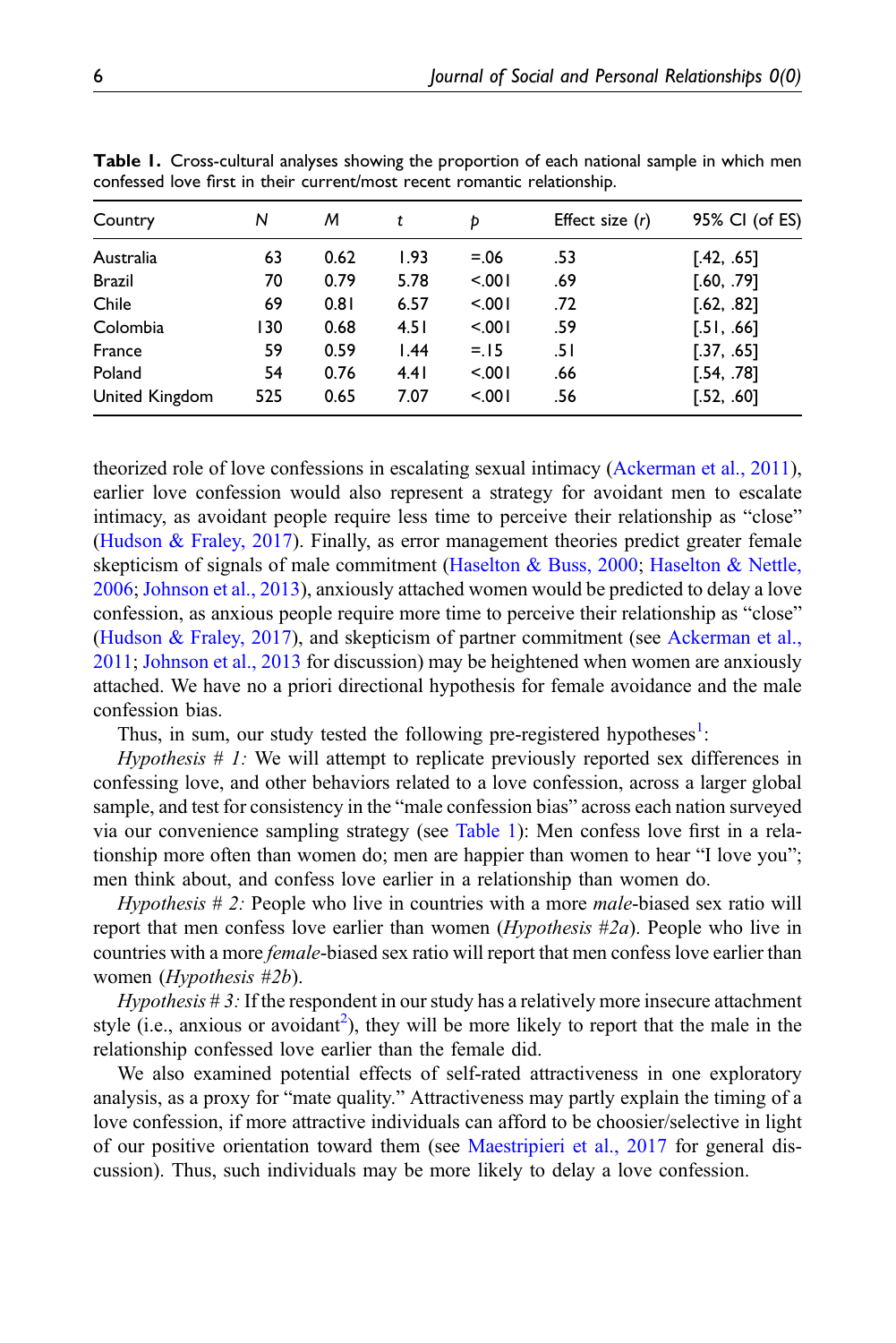# Method

## **Participants**

A total of 3109 participants ( $M_{\text{age}} = 31.90$  years,  $SD = 11.60$  years, 71% women, 26% men, 1% non-binary, 3% did not disclose; 85% heterosexual, 6% homosexual, 5% bisexual, 1% other, 3% did not disclose) were recruited to an online study by all authors in their respective countries, via campuses and the wider community, research participant pools, word of mouth, Twitter, academic groups on social media and a press release from the lead author's communications department. The press-release informed readers that we were conducting a global study into romantic expression but did not mention that we were measuring sex differences or attachment styles. The survey platform did not permit duplicate responses from the same device, and participants were not compensated for their time.

All procedures for testing and recruitment were approved via the lead author's Ethics Committee, with our introduction and method sections pre-registered via the Open Science Framework after data collection but before data analysis ([https://osf.io/hsvx9/\)](https://osf.io/hsvx9/). Participants provided informed consent after reading an information sheet describing the contents of the survey. We excluded participants who (i) reported being less than 18 years old, (ii) did not report their sex as male or female or identify as heterosexual, or, for crossnational analyses, and (iii) if their IP address did not match their reported country of residence. After applying exclusion criteria (see Data analysis), we analyzed data from the full eligible sample ( $N = 1428$  participants, 336 men, 1092 women.  $M_{\text{age}} = 32.90$  years,  $SD = 11.59$  years), and for analyses comparing nations (seven countries from three continents), included countries with data from at least 50 respondents ( $N = 970$  participants, 251 men, 719 women.  $M_{\text{age}} = 34.16$  years,  $SD = 12.28$  years), who reside in the same country as their birth (following [Watkins et al., 2019\)](#page-19-1), which exceeds 80% power to detect moderate effects [\(Lakens & Evers, 2014\)](#page-17-13).

# **Measures**

Demographic information. Participants first provided demographic information and proxies for "mate quality" (sex, age, sexual orientation, country of residence, country of birth, relationship status, relationship length, ethnicity, and self-rated attractiveness) before completing three questionnaires in a randomized order, with other questionnaires unrelated to the current study (see [Watkins et al., 2019\)](#page-19-1). Attractiveness of self was measured on a one (much less than average) to seven (much more than average) scale.

Love confession questions. For the current study, participants completed a six-item questionnaire adapted from [Ackerman et al. \(2011\)](#page-14-0) and the 36 item Experiences in Close Relationships Questionnaire (ECR, [Brennan et al., 1998](#page-15-13)). Participants were asked to complete the love confession questionnaire if they were describing a current relationship where both partners had said "I love you" at least once in the relationship or if they were describing their most recent past relationship where both partners confessed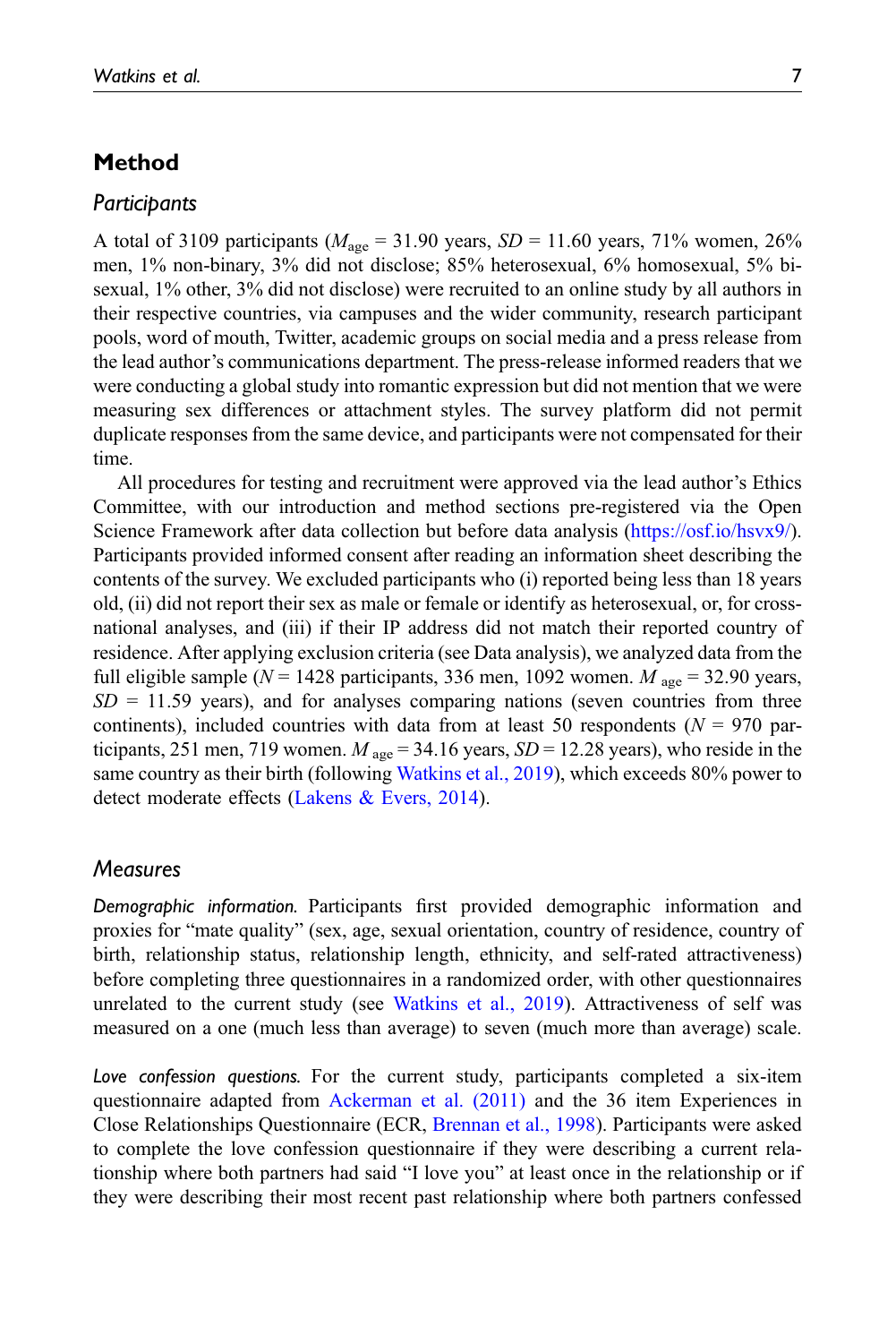love at least once. Following [Ackerman et al. \(2011\)](#page-14-0), participants were asked, in the last/ current relationship in which someone confessed their love, who admitted love first (Options: Me, My Partner, N/A). The answer to this question was used to create our binary "male confession bias" variable (man confessed first  $= 1$ , woman confessed first  $= 0$ ). Ackerman and colleagues ([2011\)](#page-14-0) found converging evidence for a male confession bias when this item was administered in reference to a past relationship, and when it was administered to current couples. They were also asked, separately and in days, how long into the relationship (i) they began thinking about saying they were in love, (ii) they confessed to their partner that they loved them, and (iii) their partner confessed to them that they loved them. As delays in reciprocation are of interest in understanding romantic relationship functioning over time, these two last variables were combined into our continuous "male confession bias" variable representing the difference in days between the woman's and the man's confession in the relationship. High scores above zero on this variable indicate that the man in the relationship confessed love earlier than was reciprocated by his partner. Scores below zero indicate that the woman in the relationship confessed love earlier than her partner did. Participants were also asked to record (iv) in general in romantic relationships, how happy they feel when hearing their romantic partner say "I love you" on a 0 (Not at all) to 100 (Extremely happy) scale. Finally, participants were asked, "in general, when does it become acceptable to admit love in a new relationship," with the options, "First day," "two to three days," "One week," "Two to three weeks," "One month," "Two to three months," "Six months," "One year," and "Two or more years."

Attachment styles. For the ECR (Experiences in Close Relationships) scale, participants were informed that the statements concern how they feel in romantic relationships, and we were interested in how they generally experience relationships, rather than what is happening in a current relationship. Participants were asked to respond to each statement by indicating how much they agree or disagree with it on a one (Disagree strongly) to four (neutral/mixed) to seven (agree strongly) scale. Complete responses to items  $(N = 1235)$ were averaged and used to calculate two dimensions with high scores indicating anxious attachment ( $M = 3.58$ ,  $SD = 1.13$ , range = 1.00–6.56) and avoidant attachment ( $M = 2.44$ ,  $SD = 0.91$ , range = 1.00–6.39), respectively. Reliability measures for both subscales were excellent (both Cronbach's  $\Box = 0.90$ ). After completing all questionnaires, participants were debriefed and could exit the survey.

Translations and country-level data. Native speakers based at a university translated foreign language versions of the study (French, Spanish, Brazilian Portuguese, Italian, German, and Polish), with published and translated versions of the ECR consulted where necessary (French and Italian versions of the ECR-R; [Busonera et al., 2014;](#page-15-14) [Favez et al., 2016\)](#page-15-15). Statistics for national sex ratio (2017 estimates, adult and operational sex ratios for ages 15–54) were obtained in March 2018 from the CIA world fact book [https://www.cia.gov/](https://www.cia.gov/library/publications/the-world-factbook/fields/print_2018.html) [library/publications/the-world-factbook/](https://www.cia.gov/library/publications/the-world-factbook/fields/print_2018.html)fields/print\_2018.html. A ratio above one indicates a male-biased sex ratio and a ratio below one indicates a female-biased sex ratio (all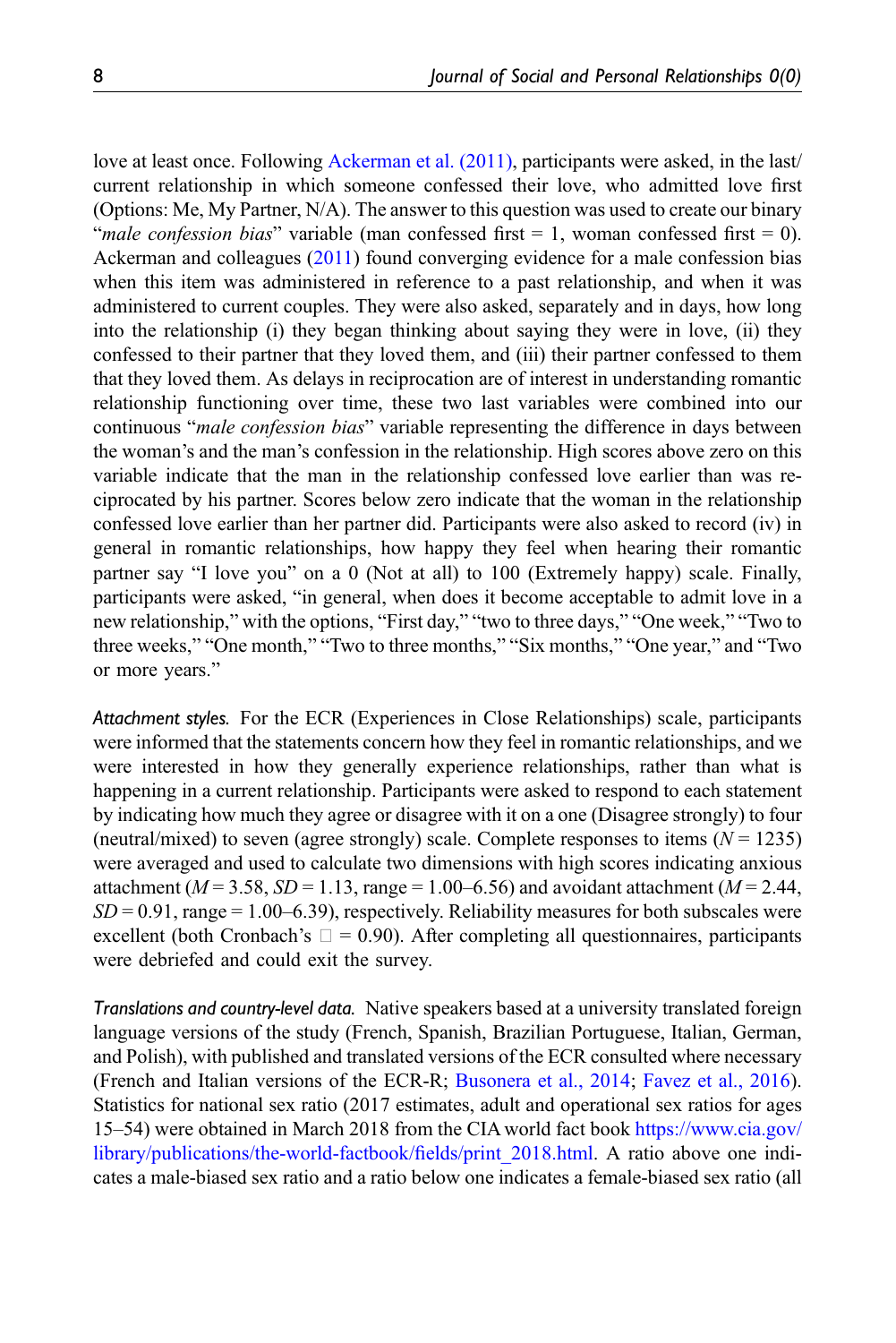eligible countries shown in [Table 1,](#page-5-0) except Australia, had a female-biased sex ratio based on 2017 estimates).

## Data analysis

First, chi square tests on the binary *male confession bias* variable examined whether men were more likely to admit love first than women were, with data analyzed across the sample and for each sampled nation separately. We also tested for sex differences in (i) days into the relationship before thinking and (ii) confessing love, and (iii) happiness at hearing "I love you" using t-tests.

Then, generalized linear mixed effects models (GLMMs) were run to test for relationships between national sex ratio and *male confession bias* (both binary and continuous variables), nested within the higher-level variable of country (random intercept).

Finally, a linear mixed effects model on the continuous *male confession bias* variable was run with the between subjects' factor *participant sex*, the covariates *anxious at*tachment score and *avoidant attachment score* and each covariate entered separately as a two-way interaction term with the between subjects' factor, and with a random intercept for each country.<sup>[3](#page-14-4)</sup> Models were re-run with different outcome variables: *First thought* about confessing love (days into the relationship); First love confession (days into the relationship, i.e., in absolute terms instead of relative to partner); and *Happiness at* hearing "I love you." Two additional non-pre-registered models were run on Partner's love confession (days into the relationship in which their partner confessed love) and the binary male confession bias variable.

Data on number of days before love confessions were analyzed if the respondent gave a definitive numerical answer (with an average taken if the participant estimated a range within 10 days) that was logical (i.e., thinking about confessing love *before* saying it; days before confessing love was less than the participant's age), complete (i.e., provided data on when love was confessed/reciprocated and who confessed first), and consistent with their other responses to these questions (i.e., on who confessed first). Details of further robustness checks are provided in the results. This included repeated tests after the exclusion of outliers, to confirm whether outliers exert any undue influence on the conclusions derived from our models, given that extreme values could still represent genuine responses. Of the total sample recruited, 4% were dropped for not being eligible for broad/initial analyses of the sample as described in the participants section, with a further 12% dropped for not being heterosexual. Forty-nine percent of the recruited sample did not meet the criteria for cross-cultural analyses detailed in the participant's section. Four percent were dropped for not completing the love confession questions correctly, and six percent were dropped for analyses involving attachment as they did not complete all items on the questionnaire. Four percent were dropped for analyses involving both attachment and cultural differences due to missing data on these items.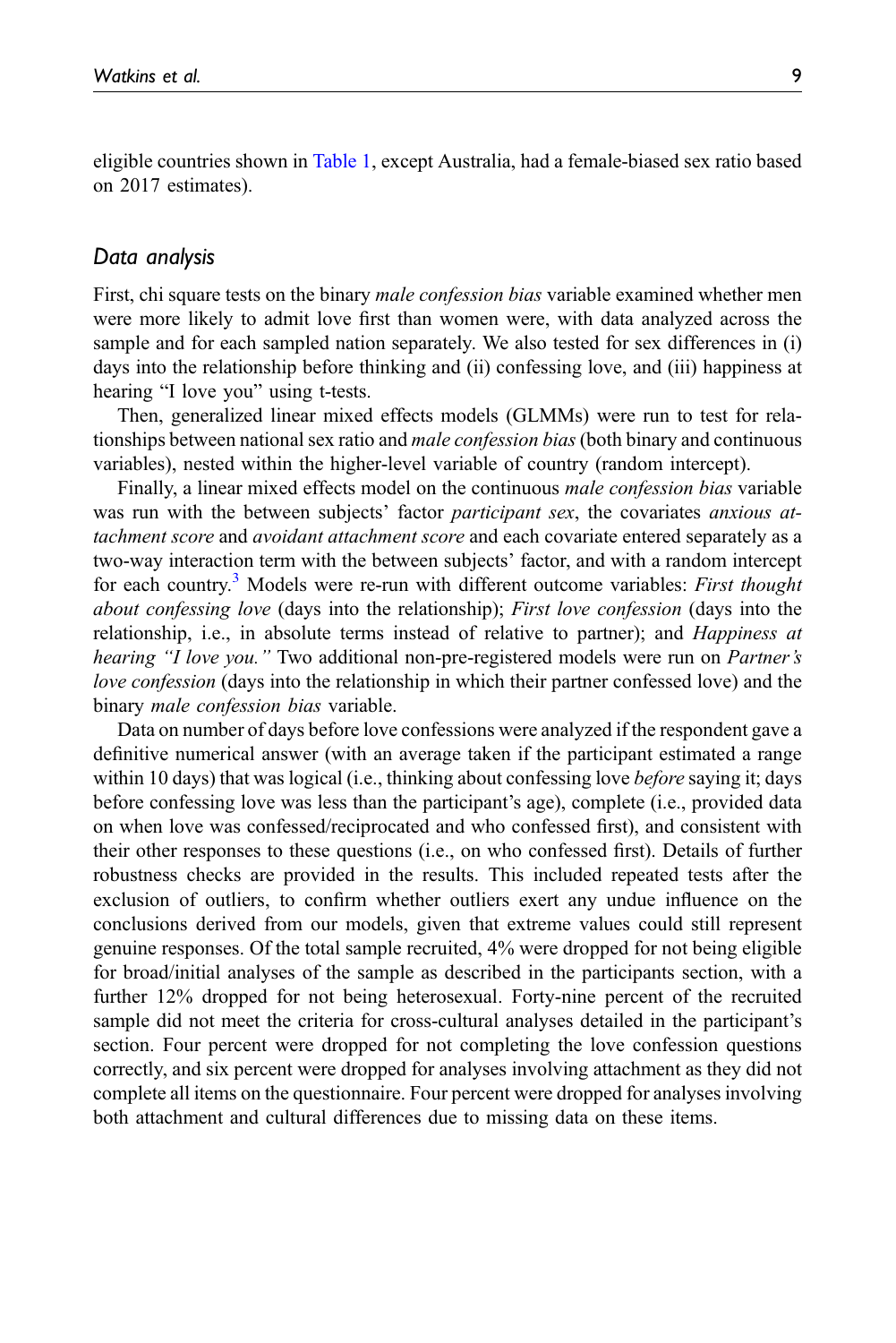# **Results**

## The male confession bias across cultures (Hypothesis  $# I$ )

Participants reported that men confessed love first in the relationship at levels greater than chance  $(\chi^2(1) = 170.89; p < .001)$ . Interestingly, a greater proportion of women than men reported that men confessed love first in the relationship  $(\chi^2(1) = 19.40; p < .001)$ , a reporting or memory bias observed previously ([Ackerman et al., 2011\)](#page-14-0). However, the male confession bias effect was still significant when chi square tests were split by respondent sex (both  $\chi^2(1)$  > 7.44, both  $p < .007$ ). Men confessed love first in six of the seven countries with sufficient data (see [Table 1](#page-5-0)), representing a mean weighted effect size (r) across nations of 0.59 (95% CI [0.55, 0.63], as calculated in [Watkins et al. \(2019\).](#page-19-1) Of note, while there was no significant sex difference in France, a one-tailed prediction would be valid for Australia given the directional pre-registered hypothesis, and as the confidence intervals for the effect size suggest a moderate effect.

No sex differences were observed in days in which respondents first thought about confessing love ( $M_{\text{men}} = 69.87$  days, 95% CI [60.04, 79.69],  $M_{\text{women}} = 76.99$  days, 95% CI [71.19, 82.79], absolute  $t(1411) = 1.19$ ;  $p = .23$ ), days into the relationship in which love was confessed ( $M_{\text{men}}$  = 107.76 days, 95% CI [90.13, 125.39],  $M_{\text{woman}}$  = 122.61 days, 95% CI [104.08, 141.15], absolute  $t(1426) = 0.84$ ;  $p = .40$ ), or happiness at hearing "I love you" ( $M_{\text{men}} = 87.01$ , 95% CI [85.29, 88.74],  $M_{\text{women}} = 88.73$ , 95% CI [87.81, 89.66], absolute  $t(1421) = 1.76$ ;  $p = .08$ ).

## The male confession bias between cultures (Hypotheses # 2a and #2b)

A GLMM using the logit link function on the binary variable male confession bias (Full model: Male confession bias ∼ National Sex Ratio [nested within country] + Participant Sex + Participant age + Relationship status + Self-rated attractiveness) revealed a negative effect of National Sex Ratio, before and after outliers were excluded and with and without control variables (*Participant sex* was the only significant control variable in this model, Est(b) =  $0.46$ , SE =  $0.15$ ,  $t = 2.95$ ;  $p < .01$ ). Men were more likely to confess love first if they lived in a nation with a relatively more female-biased sex ratio (Est(b) =  $-10.51$ , SE = 4.85,  $t = -2.16$ ,  $p = .04$  for the full model). Of note, we chose participants' sex, age and relationship status as the control variables to include in our models as a robustness check because these variables may have an effect on the outcome variable and their distributions might differ between countries in light of our convenience sampling strategy.

Running this same model (but with the identity link function) on our continuous *male* confession bias variable revealed effects of *Participant sex* (Est(b) = 23.17, SE = 5.20, t = 4.46;  $p < .001$ ) and *Relationship status* (Est(b) = 13.98, SE = 5.90,  $t = 2.37$ ;  $p = .02$ ) only after controlling for outliers  $(+/- 3SD)$ . No effects of the *National Sex Ratio* were observed in the simple model (National Sex Ratio only), after controlling for outliers, or when including the above demographic characteristics as a robustness check (all other absolute  $t \le 1.51$ , all other  $p > 0.14$ ). We should note here that the *continuous male*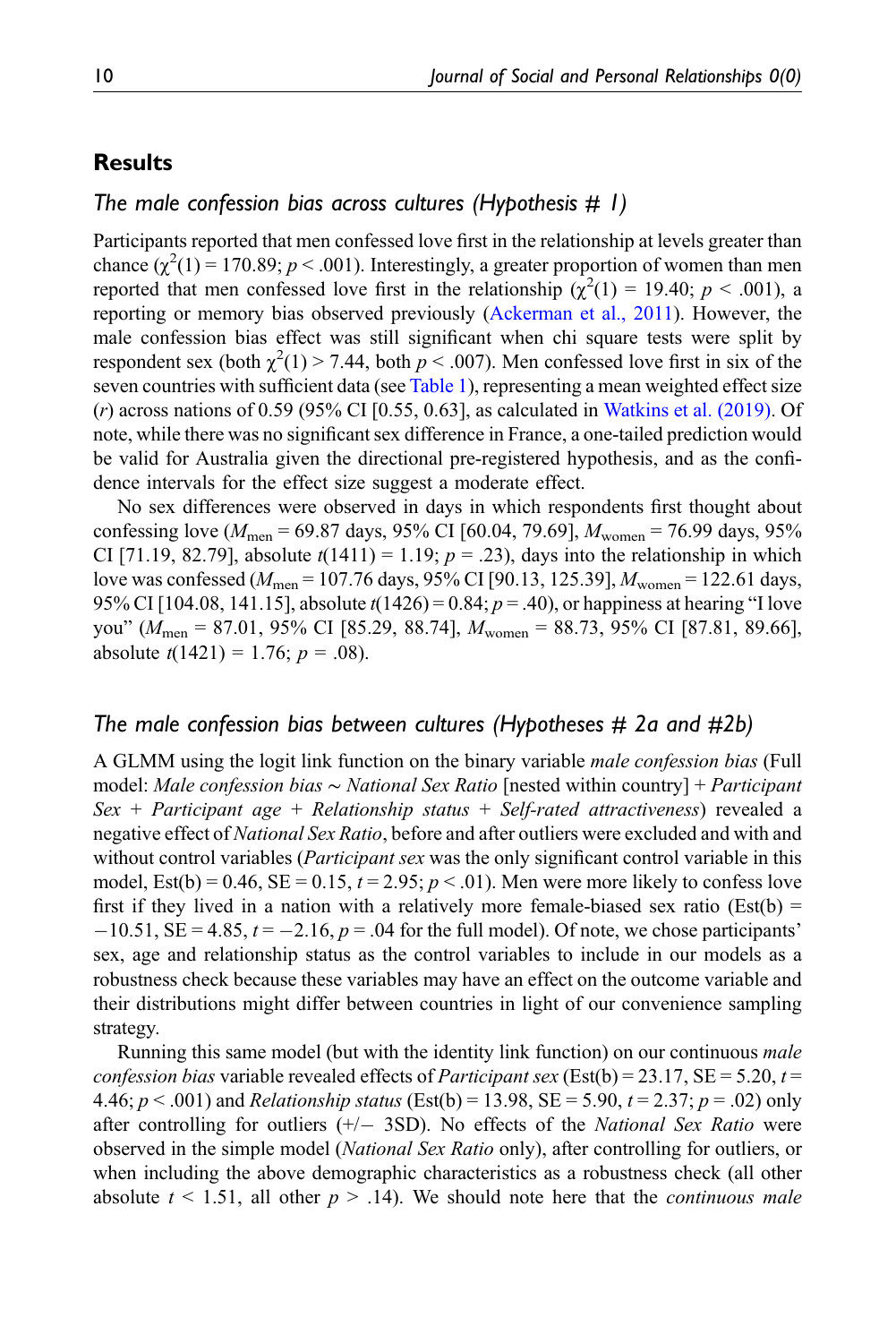

<span id="page-10-0"></span>Figure 1. People with avoidant attachment styles are less happy to hear their partner confess love than less avoidant people (Panel a. Raw correlation  $r = -0.36$ , 95% CI  $[-0.41, -0.31]$ ). People with anxious attachment styles are happier to hear their partner confess love than less anxious people (Panel b. Raw correlation  $r = 0.05$ , 95% CI  $[-0.005, 0.11]$ ). Following [Lee and Preacher](#page-17-14) [\(2013\),](#page-17-14) these two raw correlations differed significantly from one another (absolute Z value = 11.67;  $p < .0001$ ).

confession bias variable used in these models is less informative than the binary variable used in the previous set of models. We have more confidence in the results of these first models, as most people responded to a love confession on the same day as their partner (see discussion).

## Individual differences in the male confession bias (Hypothesis #3)

To test Hypothesis # 3, which involves combinations of several continuous and categorical variables plus their interactions, separate LMMs were run (*Outcome variable*  $\sim$ Participant sex + Anxious attachment style + Avoidant attachment style +  $[Anxious]$ attachment style \* Participant sex] + [Avoidant attachment style \* Participant sex] + [1  $\mid$ Country]) on the following outcome variables: continuous male confession bias; First thought about confessing love; First love confession; Happiness at hearing "I love you"; Partner's love confession; and a GLMM using the logit link function was run on the binary *male confession bias* variable. These analyses revealed no significant main effects or interactions (all  $p > .07$ ), except for a negative relationship between avoidant attachment style and *Happiness at hearing "I love you"* (Est(b) =  $-5.83$ , SE = 0.96, t =  $-6.06$ ;  $p < .01$ ) and a positive relationship between anxious attachment style and *Happiness at hearing "I love you"* (Est(b) = 2.13, SE = 0.78,  $t = 2.72$ ;  $p < .01$ ), which remained significant after excluding outliers (see supplementary materials and [Figure 1](#page-10-0) for effect sizes). Excluding outliers resulted in significant interactions between *participant* sex and both *avoidant attachment style* and, separately, *anxious attachment style* for the model on continuous *male confession bias* (see supplementary materials). These interactions were driven by women's, but not men's, attachment style, such that *more* avoidant and *less* anxious women took longer to confess love relative to their partner. As this was not observed in the full dataset, we do not interpret these interactions further. Similar non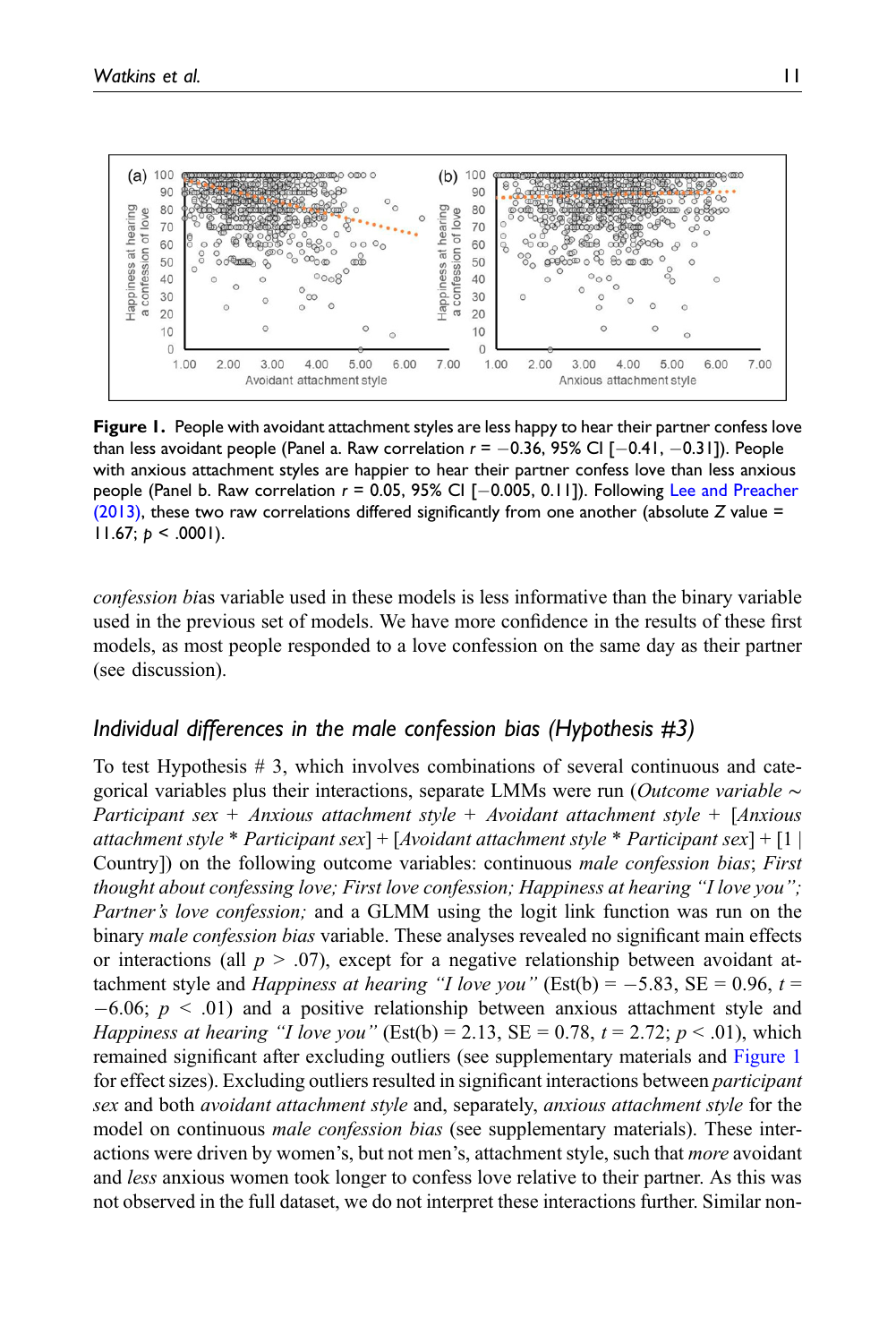robust results were observed for an additional model using the binary, instead of the continuous, *male confession bias* variable (see supplementary materials). Of general note, we observed no sex differences across the sample in avoidant  $(M_{\text{men}}=2.45, M_{\text{women}}=2.44,$ 95% CI  $[-0.11, 0.13]$ , absolute  $t(1233) = 0.17$ ;  $p = .87$ ) or anxious attachment styles (M men= 3.50, M women= 3.61, 95% CI [-0.26, 0.04], absolute  $t(1233) = 1.50$ ;  $p = .13$ ), while anxious and avoidant styles were correlated in both men  $(r(282) = .17; p = .004)$  and women  $(r(949) = .17; p < .001)$ .

# **Discussion**

As predicted (Hypothesis # 1) and consistent with previous results [\(Ackerman et al.,](#page-14-0) [2011\)](#page-14-0), men, across different nations, were more likely than women to confess love first in a romantic relationship. When split by countries with sufficient data (seven countries, three continents), this "male confession bias" was large in effect size and observed in six of the seven countries, with non-significant results from France still in the predicted direction. However, no sex differences were observed in the duration before thinking about confessing love or level of happiness at hearing a love confession, revealing a sex difference in speech acts but not the accompanying emotional response to a love confession. In contrast to predictions (Hypothesis # 3), no robust relationships were observed where respondent attachment style predicted the difference between partners in their timing of a love confession. Our data instead suggest that insecure attachment styles predict emotional responses to a love confession across men and women. Here, avoidant people were less happy to hear a love confession than less avoidant people (Figure  $1(a)$ ) while anxiously attached people were happier to hear a love confession than less anxious people, with this latter effect very small (Figure  $1(b)$ ). We also observed preliminary evidence that confessing love first was related to the national sex ratio, such that men were more likely to confess love first when they lived in countries where they had more choice (i.e., more women than men in the population, Hypothesis #2b). In summary, we found that the male confession bias is observed in a cross-national sample and environmental factors (sex ratio) may moderate the likelihood that men confess love first, while attachment styles moderate emotional responses to love confessions.

Our findings support theory and corroborate evidence on sex differences in matingrelated cognition and behaviors (e.g., [Haselton & Buss, 2000;](#page-16-6) [Janicke et al., 2016;](#page-16-5) [Johnson et al., 2013](#page-17-3); [Todd et al., 2007;](#page-18-0) see also [Walter et al., 2020\)](#page-18-11) within a relatively diverse sample, replicating some patterns observed in campus and online research of American couples and individuals retrospectively recalling a past relationship ([Ackerman](#page-14-0) [et al., 2011\)](#page-14-0). Our findings develop the literature on attachment styles and romantic relationships by suggesting that they moderate emotional responses to speech acts (hearing someone tell them they love them), which may be important for the feeling of love and relationship outcomes, particularly if it is the case that individuals with insecure attachment styles seek complimentary insecure partners (i.e., avoidant individuals couple with anxious individuals and vice versa; [Holmes & Johnson, 2009\)](#page-16-14). Of note, our dataset did not observe sex differences in attachment styles, possibly because these sex differences are smaller in online studies (reviewed in [Del Giudice, 2011\)](#page-15-12). Our work also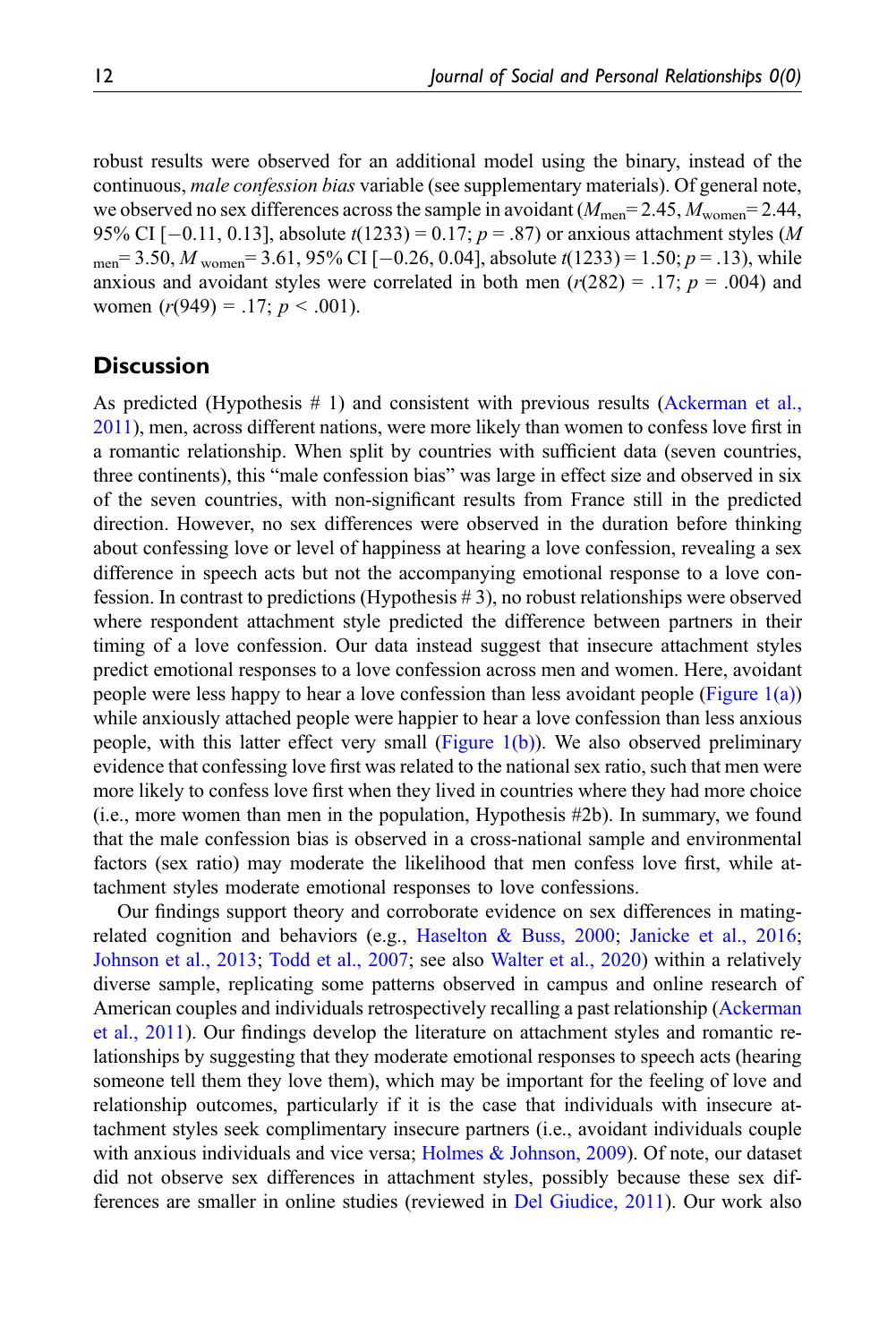supports sex ratio theory (e.g., [Del Giudice, 2012](#page-15-5)) by providing preliminary evidence that national sex ratios predict the likelihood of men confessing love first in a romantic relationship. If this is replicated in independent samples, it may suggest that the escalation of sexual intimacy (via love confession) is more likely in environments where men have greater mating opportunities and female promiscuity is relatively more common (see [Del](#page-15-12) [Giudice, 2011](#page-15-12) for discussion). Of course, it may also suggest "honest signaling" of male commitment in an environment where potential mates are relatively abundant and they have more "bargaining power" in mate choice, all else equal (see, e.g., [Del Giudice,](#page-15-5) [2012\)](#page-15-5). Further research should examine the different contexts that motivate our use of romantic speech acts and our responses to them, both experimentally and using diarybased methods, to establish when these behaviors are honest or manipulative.

Consistent with [Ackerman et al. \(2011\)](#page-14-0), we observed a reporting bias, where a greater proportion of women than men reported that men confessed love first in a relationship. This may suggest that social stereotypes associating women with romantic intimacy, or motivated reasoning on these issues to maintain a particular self-image, might shape people's memory of this episode. For example, if folk beliefs tend to associate women with romantic love, romantic behavior that counters these intuitions may be better retained in women's memories (as the recipient of a love confession) than men's memories. However, our models take this bias into account by controlling for the sex of the respondent, and these findings converge with prior evidence from an ethnically homogenous sample of both current couples and individuals providing retrospective accounts, who report that men confess love before women ([Ackerman et al., 2011](#page-14-0)), which also suggest that our pattern of results are unlikely to be artifacts of a recency bias in responses.

Contrary to predictions, we observed no robust relationships where respondent attachment style predicted the difference between partners in their timing of a love confession. This may be because there were no sex differences observed in attachment style within our sample, which would have underpinned our proposed interaction between attachment style and the male confession bias, for example, by moderating the time perceived as necessary to judge a relationship as close ([Hudson & Fraley, 2017](#page-16-13)) and their subsequent confession and/or reciprocation. Alternately, because any effects we did observe involving attachment style and biological sex were not robust (i.e., were not observed pre- and post-outlier exclusion), traits or motives other than attachment style may be important in relationships where the timing and reciprocation of a love confession is atypical, or the relationship is maintained based on certain types of love only [\(Sternberg, 1986](#page-18-12)). It is also possible, however, that some of our null findings on this issue were false negatives, given that a power analysis requested by reviewers suggested that we had sufficient power to detect interactions of moderate, but not small, effect size, due to the skew of females to males in our final sample. We suggest some caution in interpreting the data on the relative difference in days between both partners' confessions (the continuous male confession bias variable), given that many of our participants reported that both dyad members confessed on the same day, and because participants may have a fallible recollection of the exact timing of their own and their partner's love confessions. This is why we also used a binary variable (who confessed love first in the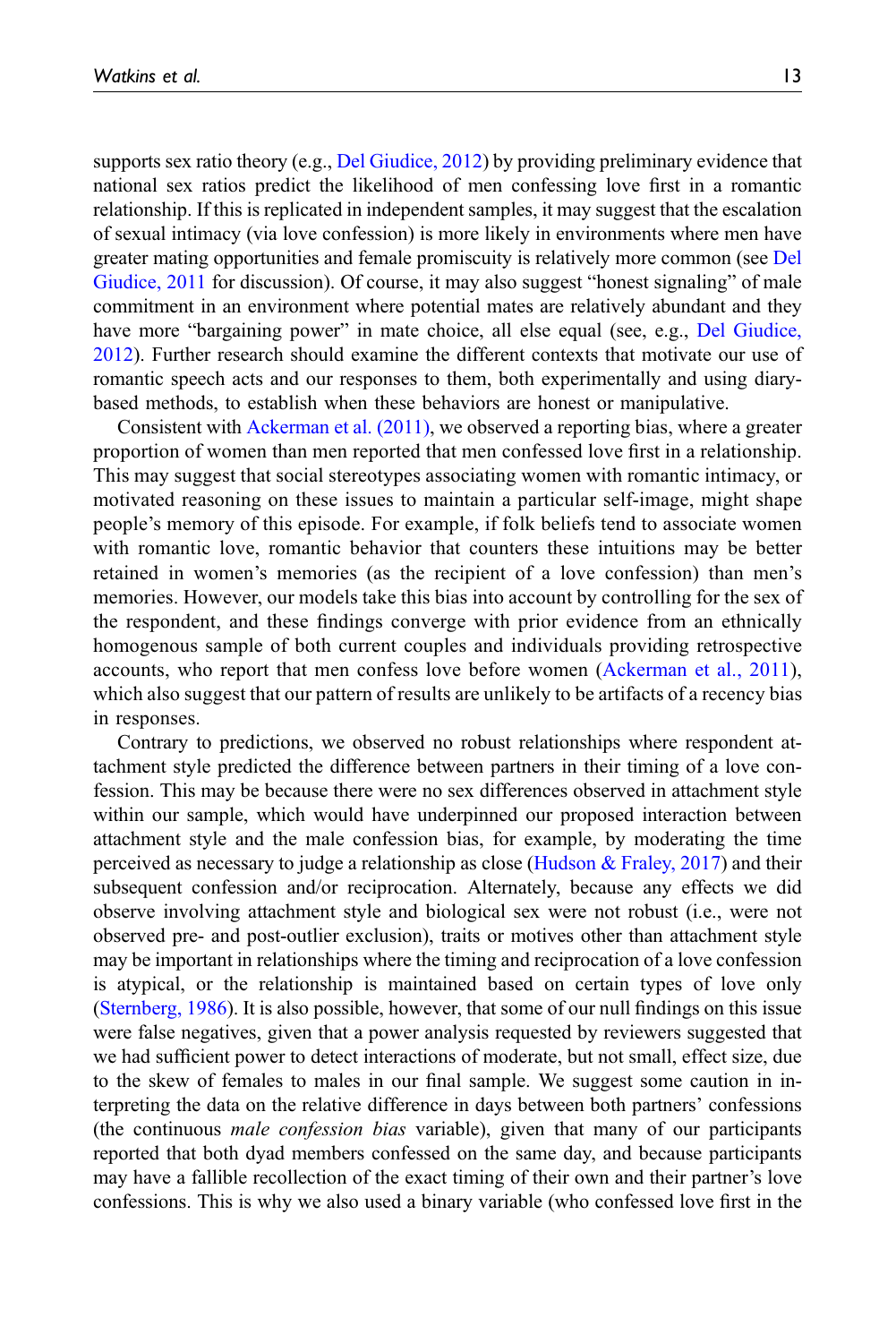relationship) in our models, as a more reliable measure of the relative timing of a love confession. Further longitudinal work in representative samples of couples could help address these issues, for example, by incorporating diary-based methods or examining the frequency of love confessions and other forms of intimacy over time. This would also enable researchers to directly examine the interaction between different attachment styles in relationships and its possible effects on love confessions, as a limitation of our dataset is that we only have information about the respondent's attachment style (and not their partner).

In light of our convenience recruitment and sampling strategy, some continents were not captured in the current project (Africa and Asia), and some countries within our sample were not independent, such as Australia, which is culturally and historically connected to the United Kingdom. Thus, before claiming that the male confession bias is universal, further research conducted in additional countries (ideally including remote societies) would also be important to examine the extent to which the male confession bias generalizes to these countries as well. A valuable follow-up study would include regions with a wider range of sex ratios (6 of the 7 countries in our dataset had a female-biased sex-ratio), to investigate if the cross-cultural variation observed here is robust. These findings may also motivate further work on the hormonal mechanisms involved in emotions and affection within close relationships, if attachment styles shape oxytocin responses to behaviors that are important for successful pair bonds (reviewed in [Bartz](#page-15-7) [et al., 2011](#page-15-7); see also [Schneiderman et al., 2014](#page-18-13) for relationships between oxytocin and couple communication). Finally, due to local data protection legislation and some ethical considerations, we did not collect data on participant location (beyond confirming that their IP address matched their self-reported country), ethnicity, nor status (socioeconomic, disability, and student status). Although we would not anticipate our a priori hypotheses to be necessarily refuted within sufficiently powered samples of different demographic groups, except perhaps confession timing in groups of people attracted to the same or both sexes, it would of course be interesting to examine the same phenomena in these contexts.

That biological sex motivates speech acts that are important in the progression of a romantic relationship, while both men and women *emotionally respond* similarly to a love confession in light of their attachment styles, highlights the importance of examining both cognition and affect when studying how people navigate relationships over time. Pending further research into this area, these findings may, for example, have utility for relationship counseling, if alignment between what people say and how they feel is important for relationship outcomes (e.g., a "Rogerian" view on the conditions required for personal growth; [Rogers, 1961](#page-18-14)). Although further work on the motives for confessing love is necessary, our findings demonstrate a theory-driven sex difference in speech acts that will influence the recipient's emotional response and accompanying behaviors (e.g., to reciprocate, lie, delay, etc.) within relationships, regardless of the explicit motive for the underlying love confession.

To conclude, we replicate the "male confession bias" in a large cross-national sample. Our findings provide the first cross-national comparison of romantic speech acts and our verbal and/or emotional responses to them, while considering the factors that do and do not moderate these behaviors (biological sex, attachment style, and social environment). This simple three-word phrase can inspire much more effort within relationship science.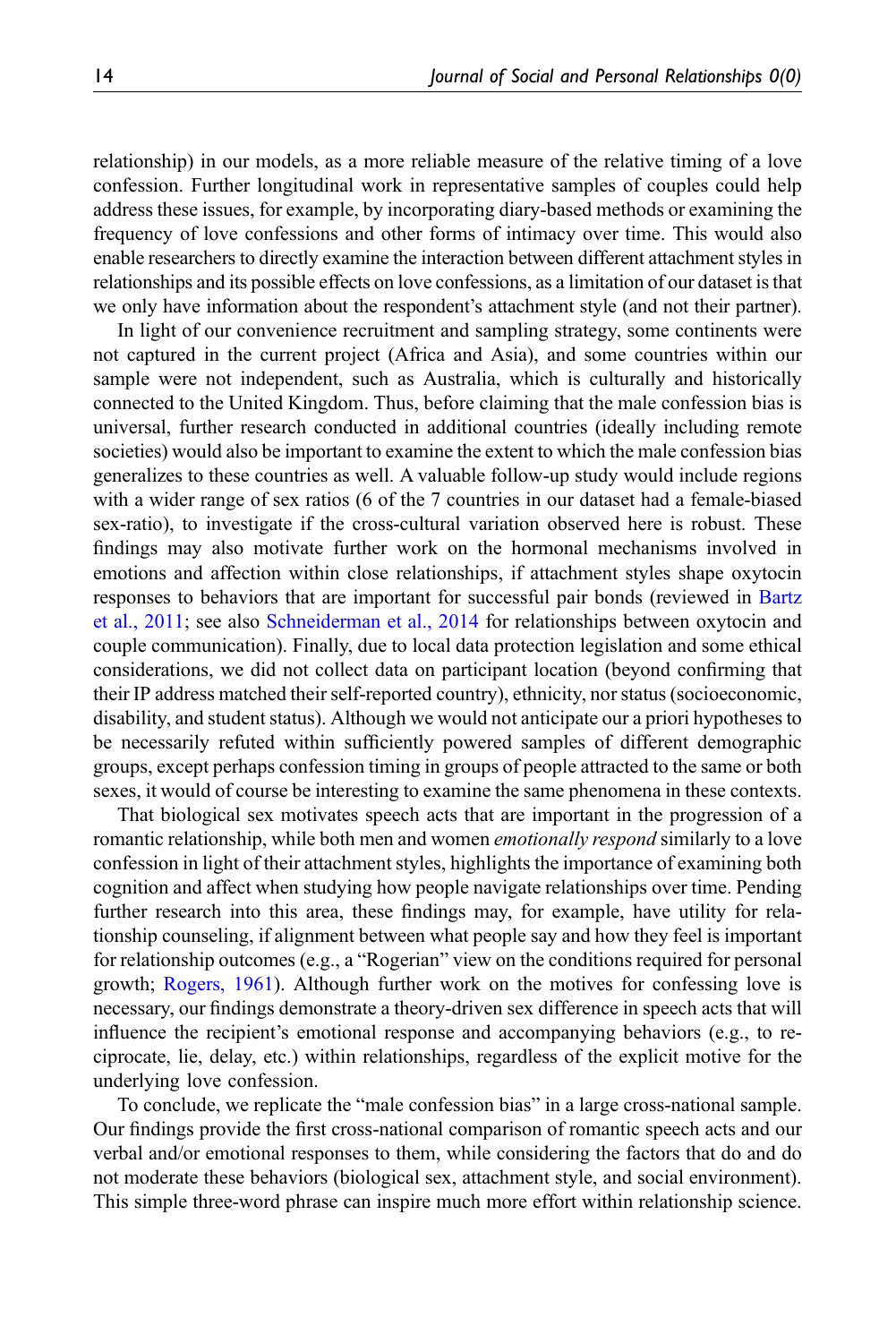### Acknowledgments

In alphabetical order, we are grateful to the following for support of the work: Carlota Batres, Graeme Bletcher, Samuela Bolgan, Martha Lucia Borras Guevara, Clare Cunningham, Jitka Fialova, Amanda Hahn, Corinne Jola, Max Korbmacher, Colin McLean, Tomaso Querci, Gislene Rocha, Elena Rusconi, Alexandre Schwob, and Zuzana Sterbova.

### Funding

The author(s) received no financial support for the research, authorship, and/or publication of this article.

#### Open research statement

As part of IARR's encouragement of open research practices, the author(s) have provided the following information: This research was pre-registered. The aspects of the research that were preregistered were the introduction and method sections. The registration was submitted to: Open Science Framework [\(https://osf.io/hsvx9/\)](https://osf.io/hsvx9/). The data used in the research are available. The data can be obtained at <https://osf.io/hsvx9/>. The materials used in the research are available. The materials can be obtained by emailing: [c.watkins@abertay.ac.uk](mailto:c.watkins@abertay.ac.uk).

#### ORCID iDs

Christopher Watkins **ID** <https://orcid.org/0000-0002-1207-6331> Ana Maria Fernandez **ID** <https://orcid.org/0000-0003-4132-5891> Juan David Leongómez **b** <https://orcid.org/0000-0002-0092-6298> Danielle Wagstaff **b** <https://orcid.org/0000-0002-5117-0056>

#### <span id="page-14-2"></span>**Notes**

- 1. Minor edits made to hypotheses from pre-registered version for clarity, following an earlier round of peer review. For example, due to our recruitment strategy, it was never our plan to sample an even number of countries with male- and female-biased sex ratios, and thus, minor edits made to wording of Hypothesis # 2.
- <span id="page-14-4"></span><span id="page-14-3"></span>2. We had no a priori directional prediction for women with an avoidant attachment style.
- 3. The pre-registration mentions a custom ANCOVA without the random intercept for the country. The ANCOVAs were replaced by LMMs with random intercepts after a round of peer review. Both types of models gave an identical pattern of results.

## <span id="page-14-0"></span>**References**

- <span id="page-14-1"></span>Ackerman, J. M., Griskevicius, V., & Li, N. P. (2011). Let's get serious: Communicating commitment in romantic relationships. Journal of Personality and Social Psychology, 100(6), 1079–1094. <https://doi.org/10.1037/a0022412>
- Barbaro, N., Pham, M. N., Shackelford, T. K., & Zeigler-Hill, V. (2016). Insecure romantic attachment dimensions and frequency of mate retention behaviors. Personal Relationships, 23(3), 605–618. <https://doi.org/10.1111/pere.12146>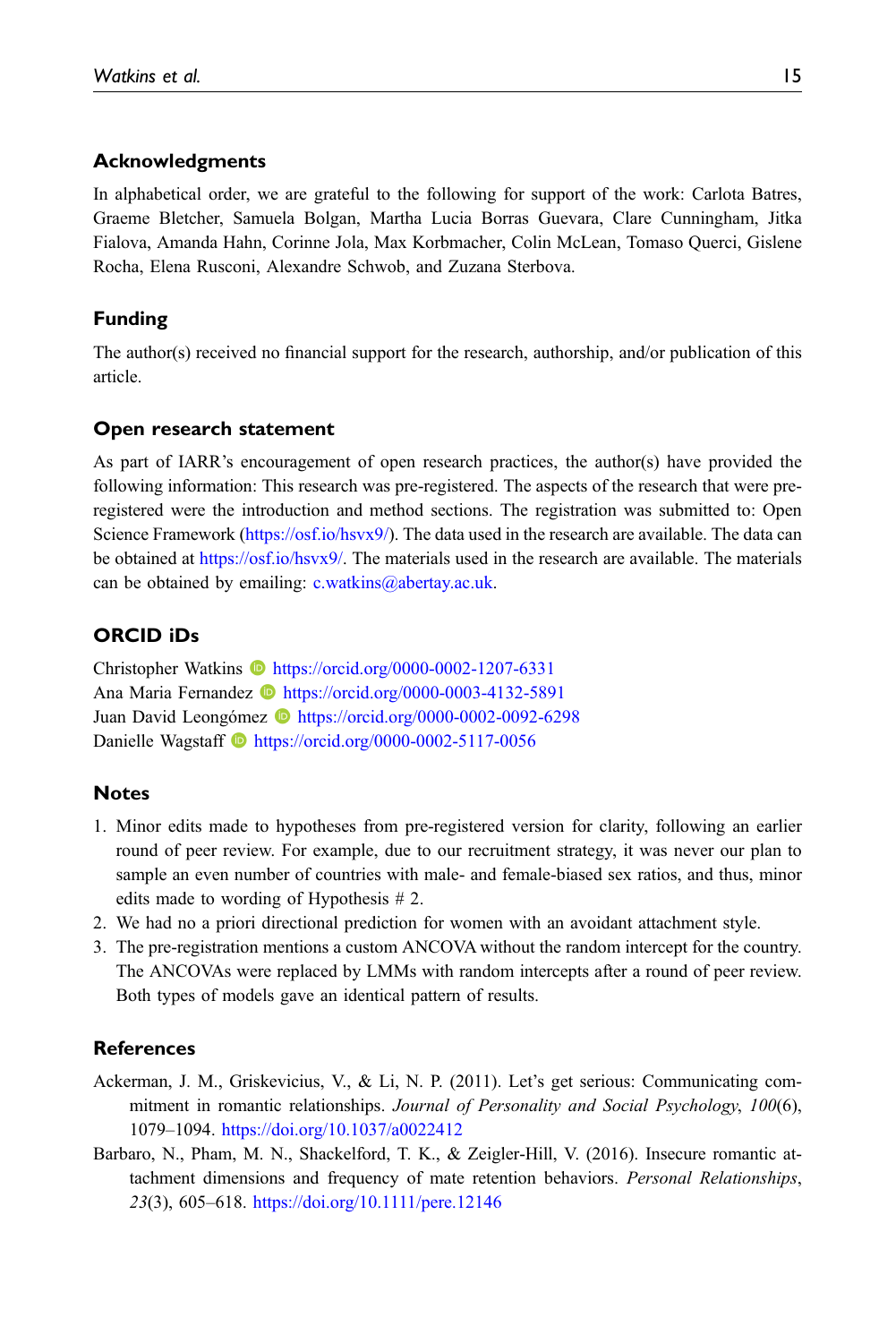- <span id="page-15-7"></span>Bartz, J. A., Zaki, J., Bolger, N., & Ochsner, K. N. (2011). Social effects of oxytocin in humans: Context and person matter. Trends in Cognitive Sciences, 15(7), 301–309. [https://doi.org/10.](https://doi.org/10.1016/j.tics.2011.05.002) [1016/j.tics.2011.05.002](https://doi.org/10.1016/j.tics.2011.05.002)
- <span id="page-15-0"></span>Baumeister, R. F., & Leary, M. R. (1995). The need to belong – desire for interpersonal attachments as a fundamental human motivation. Psychological Bulletin, 117(3), 497–529. [https://doi.org/](https://doi.org/10.1037/0033-2909.117.3.497) [10.1037/0033-2909.117.3.497](https://doi.org/10.1037/0033-2909.117.3.497)
- <span id="page-15-6"></span>Bowlby, J. (1973). Attachment and loss. Vol. 2: Separation: Anxiety and anger. Basic Books.
- <span id="page-15-13"></span>Brennan, K. A., Clark, C. L., & Shaver, P. R. (1998). Self-report measurement of adult attachment: An integrative overview. In J. A. Simpson, & W. S. Rholes (Eds), *Attachment theory and close* relationships (pp. 46–76). Guilford Press.
- <span id="page-15-14"></span>Busonera, A., Martini, P. S., Zavattini, G. C., & Santona, A. (2014). Psychometric properties of an Italian version of the experiences in close relationships-revised (ECR-R) scale. *Psychological* Reports: Measures and Statistics, 114(3), 785–801. [https://doi.org/10.2466/03.21.PR0.](https://doi.org/10.2466/03.21.PR0.114k23w9) [114k23w9](https://doi.org/10.2466/03.21.PR0.114k23w9)
- <span id="page-15-4"></span>Buss, D. M., & Schmitt, D. P. (2019). Mate preferences and their behavioral manifestations. Annual Review of Psychology, 70(1), 77-110. <https://doi.org/10.1146/annurev-psych-010418-103408>
- <span id="page-15-3"></span>Cacioppo, J. T., , Cacioppo, S., , Capitanio, J. P., & Cole, S. W. (2015). The neuroendocrinology of social isolation. Annual Review of Psychology, 66, 733-767. [https://doi.org/10.1146/annurev](https://doi.org/10.1146/annurev-psych-010814-015240)[psych-010814-015240](https://doi.org/10.1146/annurev-psych-010814-015240)
- <span id="page-15-10"></span>Collins, N. L. (1996). Working models of attachment: Implications for explanation, emotion, and behavior. Journal of Personality and Social Psychology, 71(4), 810–832. [https://doi.org/10.](https://doi.org/10.1037//0022-3514.71.4.810) [1037//0022-3514.71.4.810](https://doi.org/10.1037//0022-3514.71.4.810)
- <span id="page-15-8"></span>Collins, N. L., & Feeney, B. C. (2000). A safe haven: An attachment theory perspective on support seeking and caregiving in intimate relationships. Journal of Personality and Social Psychology, 78(6), 1053–1073. <https://doi.org/10.1037//0022-3514.78.6.1053>
- <span id="page-15-11"></span>Collins, N. L., & Feeney, B. C. (2004). Working models of attachment shape perceptions of social support: Evidence from experimental and observational studies. Journal of Personality and Social Psychology, 87(3), 363–383. <https://doi.org/10.1037/0022-3514.87.3.363>
- <span id="page-15-1"></span>Collins, N. L., & Feeney, B. C. (2013). Attachment and caregiving in adult close relationships: Normative processes and individual differences. Attachment & Human Development, 15(3), 241–245. <https://doi.org/10.1080/14616734.2013.782652>
- <span id="page-15-12"></span>Del Giudice, M. (2011). Sex differences in romantic attachment: A meta-analysis. Personality & Social Psychology Bulletin, 37(2), 193–214. <https://doi.org/10.1177/0146167210392789>
- <span id="page-15-5"></span>Del Giudice, M. (2012). Sex ratio dynamics and fluctuating selection on personality. Journal of Theoretical Biology, 297, 48-60. <https://doi.org/10.1016/j.jtbi.2011.12.004>
- <span id="page-15-2"></span>Ditzen, B., Schmidt, S., Strauss, B., Nater, U. M., Ehlert, U., & Heinrichs, M. (2008). Adult attachment and social support interact to reduce psychological but not cortisol responses to stress. Journal of Psychosomatic Research, 64(5), 479–486. [https://doi.org/10.1016/j.](https://doi.org/10.1016/j.jpsychores.2007.11.011) [jpsychores.2007.11.011](https://doi.org/10.1016/j.jpsychores.2007.11.011)
- <span id="page-15-9"></span>Dykas, M. J., & Cassidy, J. (2011). Attachment and the processing of social Information across the life span: Theory and evidence. Psychological Bulletin, 137(1), 19–46. [https://doi.org/10.](https://doi.org/10.1037/a0021367) [1037/a0021367](https://doi.org/10.1037/a0021367)
- <span id="page-15-15"></span>Favez, N., Tissot, H., Ghisletta, P., Golay, P., & Cairo Notari, S. (2016). Validation of the French version of the experiences in close relationships-revised (ECR-R) adult romantic attachment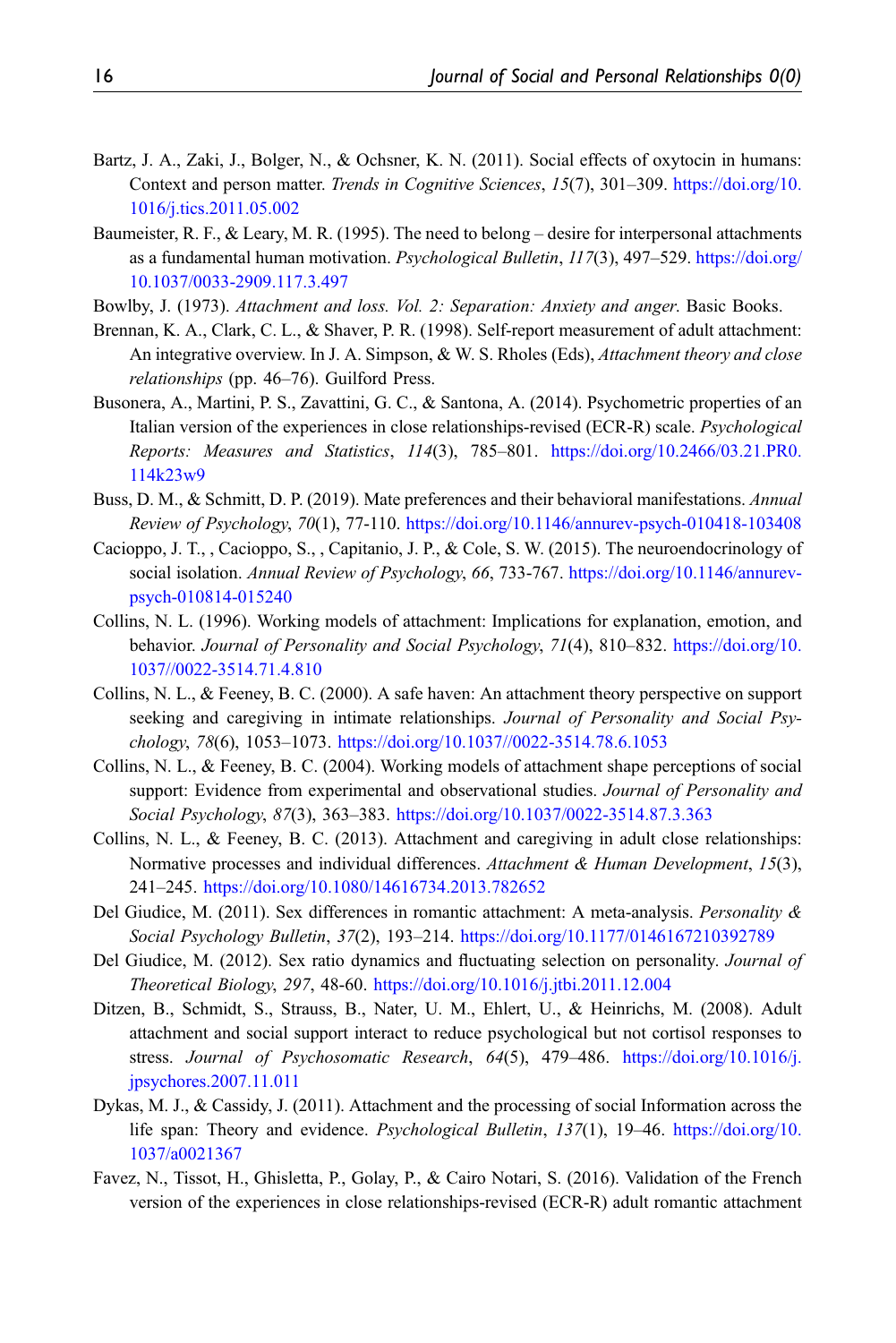questionnaire. Swiss Journal of Psychology, 75(3), 113–121. [https://doi.org/10.1024/1421-](https://doi.org/10.1024/1421-0185/a000177) [0185/a000177](https://doi.org/10.1024/1421-0185/a000177)

- <span id="page-16-12"></span>Feeney, B. C., & Collins, N. L. (2003). Motivations for caregiving in adult intimate relationships: Influences on caregiving behavior and relationship functioning. Personality  $\&$  Social Psychology Bulletin, 29(8), 950–968. <https://doi.org/10.1177/0146167203252807>
- <span id="page-16-2"></span>Finkel, E. J., Rusbult, C. E., Kumashiro, M., & Hannon, P. A. (2002). Dealing with betrayal in close relationships: Does commitment promote forgiveness? Journal of Personality and Social Psychology, 82(6), 956–974. <https://doi.org/10.1037//0022-3514.82.6.956>
- <span id="page-16-11"></span>Fitzpatrick, J., & Lafontaine, M.-F. (2017). Attachment, trust, and satisfaction in relationships: Investigating actor, partner, and mediating effects. Personal Relationships, 24(3), 640–662. <https://doi.org/10.1111/pere.12203>
- <span id="page-16-4"></span>Foran, H. M., Whisman, M. A., & Beach, S. R. H. (2015). Intimate partner relationship distress in the DSM-5. Family Processes, 54(1), 48–63. <https://doi.org/10.1111/famp.12122>
- <span id="page-16-1"></span>Gonzaga, G. C., Keltner, D., Londahl, E. A., & Smith, M. D. (2001). Love and the commitment problem in romantic relations and friendship. Journal of Personality and Social Psychology, 81(2), 247–262. <https://doi.org/10.1037//0022-3514.81.2.247>
- <span id="page-16-9"></span>Groh, A. M., Narayan, A. J., Bakermans-Kranenburg, M. J., Roisman, G. I., Vaughn, B. E., Pasco Fearon, R. M., & van Ijzendoorn, M. H. (2017). Attachment and temperament in the early life course: A meta-analytic review. Child Development, 88(3), 770–795. [https://doi.org/10.1111/](https://doi.org/10.1111/cdev.12677) [cdev.12677](https://doi.org/10.1111/cdev.12677)
- <span id="page-16-6"></span>Haselton, M. G., & Buss, D. M. (2000). Error management theory: A new perspective on biases in cross-sex mind reading. Journal of Personality and Social Psychology, 78(1), 81–91. [https://](https://doi.org/10.1037//0022-3514.78.1.81) [doi.org/10.1037//0022-3514.78.1.81](https://doi.org/10.1037//0022-3514.78.1.81)
- <span id="page-16-7"></span>Haselton, M. G., & Nettle, D. (2006). The paranoid optimist: An integrative evolutionary model of cognitive biases. Personality and Social Psychology Review, 10(1), 47–66. [https://doi.org/10.](https://doi.org/10.1207/s15327957pspr1001_3) [1207/s15327957pspr1001\\_3](https://doi.org/10.1207/s15327957pspr1001_3)
- <span id="page-16-8"></span>Hatfield, E., & Rapson, R. L. (2005). Love and sex: Cross-cultural perspectives. University Press of America.
- <span id="page-16-10"></span>Hazan, C., & Shaver, P. (1987). Romantic love conceptualized as an attachment process. Journal of Personality and Social Psychology, 52(3), 511–524. [https://doi.org/10.1037//0022-3514.52.3.](https://doi.org/10.1037//0022-3514.52.3.511) [511](https://doi.org/10.1037//0022-3514.52.3.511)
- <span id="page-16-14"></span>Holmes, B. M., & Johnson, K. R. (2009). Adult attachment and romantic partner preference: A review. Journal of Social and Personal Relationships, 26(6–7), 833–852. [https://doi.org/10.](https://doi.org/10.1177/0265407509345653) [1177/0265407509345653](https://doi.org/10.1177/0265407509345653)
- <span id="page-16-13"></span>Hudson, N. W., & Fraley, R. C. (2017). Adult attachment and perceptions of closeness. *Personal* Relationships, 24(1), 117–126. <https://doi.org/10.1111/pere.12166>
- <span id="page-16-3"></span>Huston, T. L., Caughlin, J. P., Houts, R. M., Smith, S. E., & George, L. J. (2001). The connubial crucible: Newlywed years as predictors of marital delight, distress, and divorce. Journal of Personality and Social Psychology, 80(2), 237–252. [https://doi.org/10.1037/0022-3514.80.2.](https://doi.org/10.1037/0022-3514.80.2.237) [237](https://doi.org/10.1037/0022-3514.80.2.237)
- <span id="page-16-5"></span>Janicke, T., Haderer, I. K., Lajeunesse, M. J., & Anthes, N. (2016). Darwinian sex roles confirmed across the animal kingdom. Science Advances, 2(2), e1500983. [https://doi.org/10.1126/sciadv.](https://doi.org/10.1126/sciadv.1500983) [1500983](https://doi.org/10.1126/sciadv.1500983)
- <span id="page-16-0"></span>Jankowiak, W. R. (2008). *Intimacies: Love and sex across cultures*. Columbia University Press.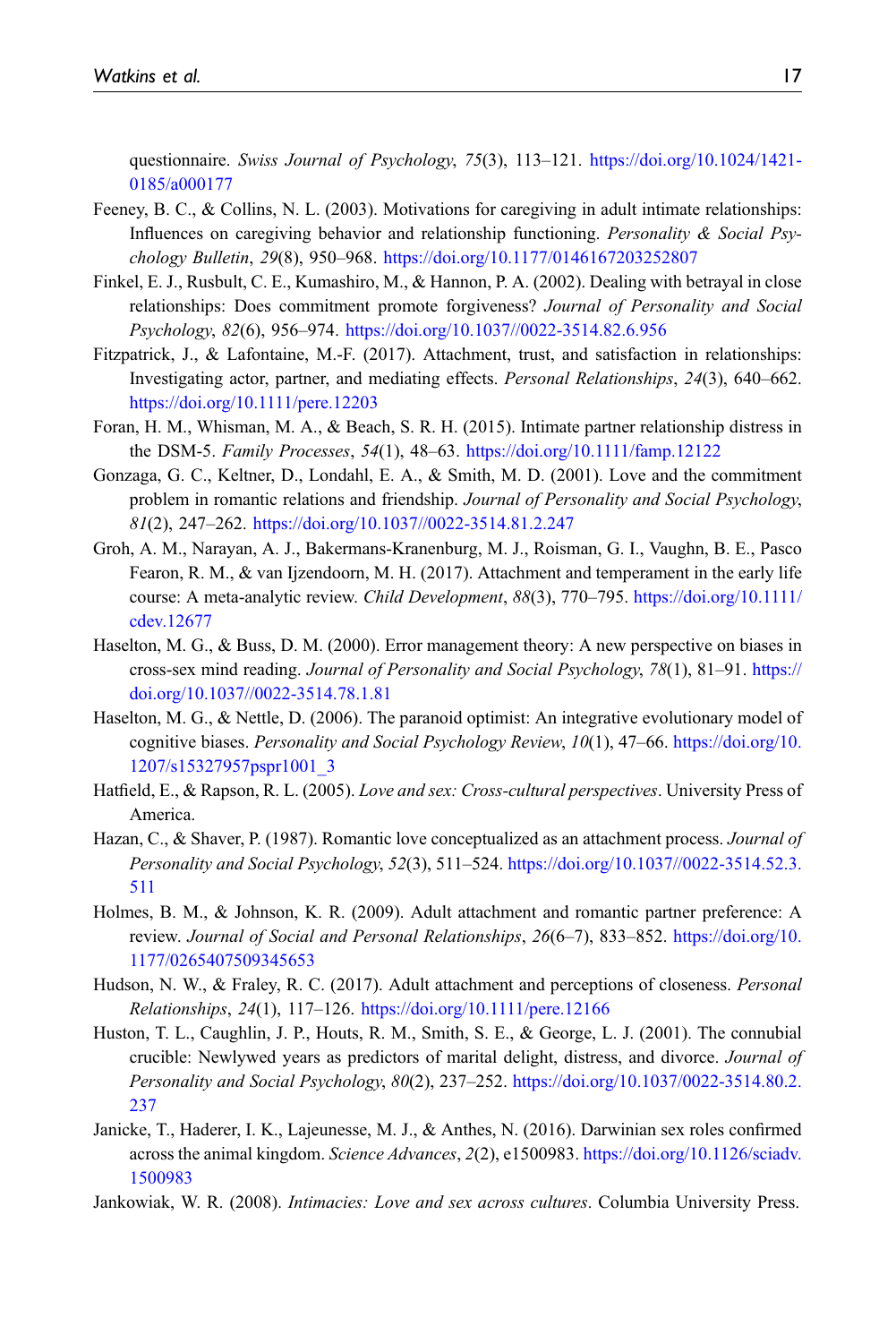- <span id="page-17-0"></span>Joel, S., Gordon, A. M., Impett, E. A., MacDonald, G., & Keltner, D. (2013). The things you do for me. Personality & Social Psychology Bulletin, 39(10), 1333–1345. [https://doi.org/10.1177/](https://doi.org/10.1177/0146167213497801) [0146167213497801](https://doi.org/10.1177/0146167213497801)
- <span id="page-17-3"></span>Johnson, D. D., Blumstein, D. T., Fowler, J. H., & Haselton, M. G. (2013). The evolution of error: Error management, cognitive constraints, and adaptive decision-making biases. Trends in Ecology & Evolution, 28(8), 474–481. <https://doi.org/10.1016/j.tree.2013.05.014>
- <span id="page-17-11"></span>Karantzas, G. C., Feeney, J. A., Goncalves, C. V., & McCabe, M. P. (2014). Towards an integrative attachment-based model of relationship functioning. British Journal of Psychology, 105(3), 413–434. <https://doi.org/10.1111/bjop.12047>
- <span id="page-17-10"></span>Kim, K. J., Feeney, B. C., & Jakubiak, B. K. (2018). Touch reduces romantic jealousy in the anxiously attached. Journal of Social and Personal Relationships, 35(7), 1019–1041. [https://](https://doi.org/10.1177/0265407517702012) [doi.org/10.1177/0265407517702012](https://doi.org/10.1177/0265407517702012)
- <span id="page-17-13"></span>Lakens, D., & Evers, E. R. K. (2014). Sailing from the seas of chaos into the corridor of stability: Practical recommendations to increase the informational value of studies. Perspectives on Psychological Science, 9(3), 278–292. <https://doi.org/10.1177/1745691614528520>
- <span id="page-17-4"></span>Lawson, D. W., & Mace, R. (2011). Parental investment and the optimization of human family size. Philosophical Transactions of the Royal Society of London B, 366(1563), 333–343. [https://doi.](https://doi.org/10.1098/rstb.2010.0297) [org/10.1098/rstb.2010.0297](https://doi.org/10.1098/rstb.2010.0297)
- <span id="page-17-14"></span>Lee, I. A., & Preacher, K. J. (2013). Calculation for the test of the difference between two dependent correlations with one variable in common [Computer software]. <http://quantpsy.org>
- <span id="page-17-12"></span>Maestripieri, D., , Henry, A., & Nickels, N. (2017). Explaining financial and prosocial biases in favor of attractive people: Interdisciplinary perspectives from economics, social psychology, and evolutionary psychology. Behavioral and Brain Sciences, 40, e19. [https://doi.org/10.1017/](https://doi.org/10.1017/S0140525X16000340) [S0140525X16000340](https://doi.org/10.1017/S0140525X16000340)
- <span id="page-17-1"></span>Marston, P. J., Hecht, M. L., Manke, M. L., McDaniel, S., & Reeder, H. (1998). The subjective experience of intimacy, passion, and commitment in heterosexual loving relationships. Personal Relationships, 5(1), 15–30. <https://doi.org/10.1111/j.1475-6811.1998.tb00157.x>
- <span id="page-17-6"></span>Mikulincer, M., & Shaver, P. R. (2007). Boosting attachment security to promote mental health, prosocial values, and inter-group tolerance. Psychological Inquiry, 18(3), 139–156. [https://doi.](https://doi.org/10.1080/10478400701512646) [org/10.1080/10478400701512646](https://doi.org/10.1080/10478400701512646)
- <span id="page-17-7"></span>Mikulincer, M., Shaver, P. R., Bar-On, N., & Ein-Dor, T. (2010). The pushes and pulls of close relationships: attachment insecurities and relational ambivalence. Journal of Personality and Social Psychology, 98(3), 450–468. <https://doi.org/10.1037/a0017366>
- <span id="page-17-5"></span>Moss, J. H., & Maner, J. K. (2016). Biased sex ratios influence fundamental aspects of human mating. Personality & Social Psychology Bulletin, 42(1), 72–80. [https://doi.org/10.1177/](https://doi.org/10.1177/0146167215612744) [0146167215612744](https://doi.org/10.1177/0146167215612744)
- <span id="page-17-2"></span>Munafo, M. R., & Davey Smith, G. (2018). Repeating experiments is not enough. Nature, 553(7689), 399–401. <https://doi.org/10.1038/d41586-018-01023-3>
- <span id="page-17-8"></span>Noftle, E. E., & Shaver, P. R. (2006). Attachment dimensions and the big five personality traits: Associations and comparative ability to predict relationship quality. Journal of Research in Personality, 40(2), 179–208. <https://doi.org/10.1016/j.jrp.2004.11.003>
- <span id="page-17-9"></span>Philipp-Muller, A., & MacDonald, G. (2017). Avoidant individuals may have muted responses to social warmth after all: An attempted replication of MacDonald and Borsook (2010). Journal of Experimental Social Psychology, 70, 272-280. <https://doi.org/10.1016/j.jesp.2016.11.010>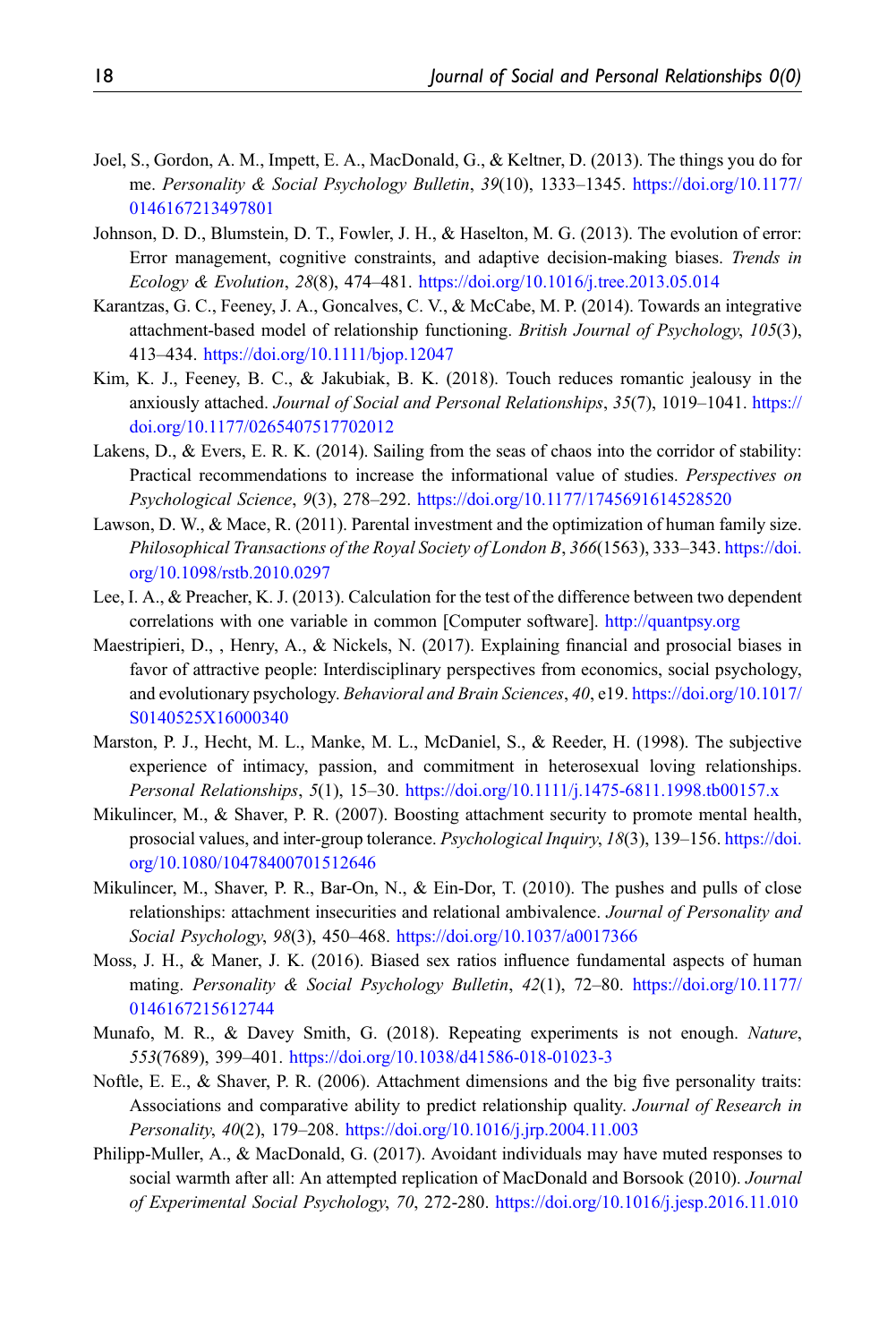- <span id="page-18-2"></span>Pollet, T. V., & Saxton, T. K. (2019). How diverse are the samples used in the journals 'Evolution & Human Behavior' and 'Evolutionary Psychology'? Evolutionary Psychological Science, 5(3), 357–368. <https://doi.org/10.1007/s40806-019-00192-2>
- <span id="page-18-10"></span>Ren, D., Arriaga, X. B., & Mahan, E. R. (2017). Attachment insecurity and perceived importance of relational features. Journal of Social and Personal Relationships, 34(4), 446–466. [https://doi.](https://doi.org/10.1177/0265407516640604) [org/10.1177/0265407516640604](https://doi.org/10.1177/0265407516640604)
- <span id="page-18-14"></span><span id="page-18-7"></span>Rogers, C. R. (1961). On becoming a person: A therapist's view of psychotherapy. Constable.
- Sabey, A. K., & Rauer, A. J. (2017). Changes in older couples' compassionate love over a year: The roles of gender, health, and attachment avoidance. Journal of Social and Personal Relationships, 35(8), 1139–1158. <https://doi.org/10.1177/0265407517705491>
- <span id="page-18-4"></span>Schacht, R., & Borgerhoff Mulder, M. (2015). Sex ratio effects on reproductive strategies in humans. Royal Society Open Science, 2(1), 140402. <https://doi.org/10.1098/rsos.140402>
- <span id="page-18-3"></span>Schacht, R., & Smith, K. R. (2017). Causes and consequences of adult sex ratio imbalance in a historical U.S. population. *Philosophical Transactions of the Royal Society of London B*, 372(1729), 20160314. <https://doi.org/10.1098/rstb.2016.0314>
- <span id="page-18-5"></span>Schmitt, D. P. (2005). Sociosexuality from Argentina to Zimbabwe: A 48-nation study of sex, culture, and strategies of human mating. Behavioral and Brain Sciences, 28(2), 247–311. <https://doi.org/10.1017/s0140525x05000051>
- <span id="page-18-6"></span>Schmitt, D. P., Alcalay, L., Allensworth, M., Allik, J., Ault, L., Austers, I., Bennett, K. L., Bianchi, G., Boholst, F., Cunen, M. A. B., Braeckman, J., Brainerd, E. G., Caral, L. G. A., Caron, G., Casullo, M. M., Cunningham, M., Daibo, I., De Backer, C., De Souza, E., & Diaz-Loving, R. (2004). Patterns and universals of adult romantic attachment across 62 cultural regions – are models of self and of other pancultural constructs? Journal of Cross-Cultural Psychology, 35(4), 367–402. <https://doi.org/10.1177/0022022104266105>
- <span id="page-18-13"></span>Schneiderman, I., Kanat-Maymon, Y., Ebstein, R. P., & Feldman, R. (2014). Cumulative risk on the oxytocin receptor gene  $(OXTR)$  underpins empathic communication difficulties at the first stages of romantic love. Social Cognitive and Affective Neuroscience, 9(10), 1524–1529. <https://doi.org/10.1093/scan/nst142>
- <span id="page-18-9"></span>Simpson, J. A., Kim, J. S., Fillo, J., Ickes, W., Rholes, W. S., Oriña, M. M., & Winterheld, H. A. (2011). Attachment and the management of empathic accuracy in relationship-threatening situations. Personality & Social Psychology Bulletin, 37(2), 242–254. [https://doi.org/10.1177/](https://doi.org/10.1177/0146167210394368) [0146167210394368](https://doi.org/10.1177/0146167210394368)
- <span id="page-18-8"></span>Sprecher, S., & Fehr, B. (2011). Dispositional attachment and relationship-specific attachment as predictors of compassionate love for a partner. Journal of Social and Personal Relationships, 28(4), 558–574. <https://doi.org/10.1177/0265407510386190>
- <span id="page-18-12"></span>Sternberg, R. J. (1986). A triangular theory of love. Psychological Review, 93(2), 119–135. [https://](https://doi.org/10.1037/0033-295x.93.2.119) [doi.org/10.1037/0033-295x.93.2.119](https://doi.org/10.1037/0033-295x.93.2.119)
- <span id="page-18-0"></span>Todd, P. M., Penke, L., Fasolo, B., & Lenton, A. P. (2007). Different cognitive processes underlie human mate choices and mate preferences. Proceedings of the National Academy of Sciences USA, 104(38), 15011–15016. <https://doi.org/10.1073/pnas.0705290104>
- <span id="page-18-1"></span>Trivers, R. L. (1972). Parental investment and sexual selection. In B. Campbell (Ed) Sexual selection and the descent of man (pp. 1871136–1971179). Aldine.
- <span id="page-18-11"></span>Walter, K. V., Conroy-Beam, D., Buss, D. M., Asao, K., Sorokowska, A., Sorokowski, P., Aavik, T., Akello, G., Alhabahba, M. M., Alm, C., Amjad, N., Anjum, A., Atama, C. S., Atamtürk Duyar,